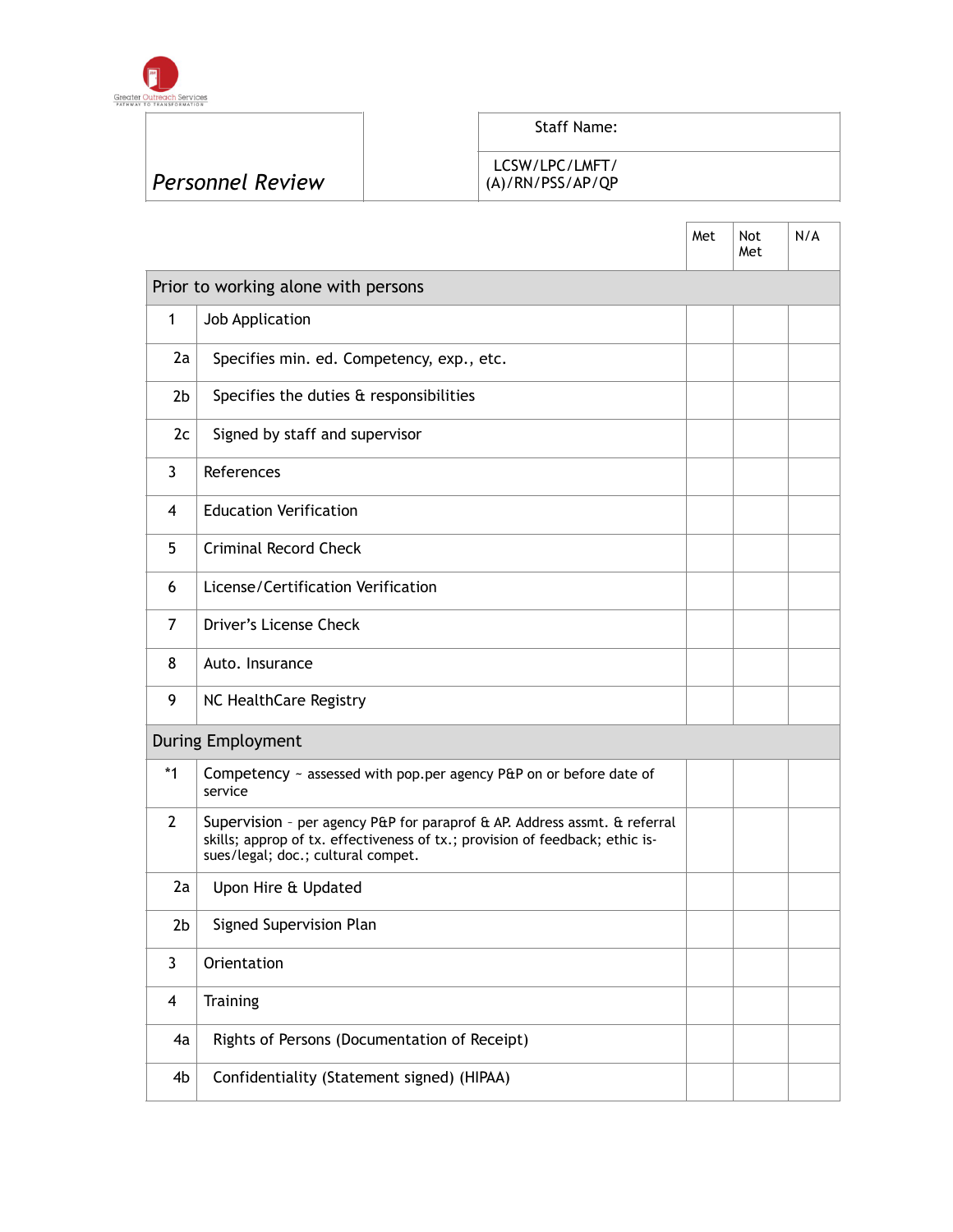

| $*4c$          | Least $\hat{a}$ restrictive interventions $\sim$ prior to providing services $\hat{a}$<br>annually-NCI + |  |  |
|----------------|----------------------------------------------------------------------------------------------------------|--|--|
| $*4d$          | Health & Safety/OSHA/Infections/Communicable dis/Bloodborne/<br>Airborne                                 |  |  |
| $*4f$          | CPR/1st Aid                                                                                              |  |  |
| 4g             | PCP & Family Centered Services, Crisis Response-3hrs & PC plan-<br>ning (QP)                             |  |  |
| 4h             | Core Competencies (needs, interviewing, tx approach)                                                     |  |  |
| $*4i$          | Prevention of workplace violence & reduce physical risk                                                  |  |  |
| 4j             | <b>Cultural Competency</b>                                                                               |  |  |
| $*4k$          | Emergency Plans and Procedures. Evaluation & Use of Equipment                                            |  |  |
| 4 <sup>l</sup> | Motivation Interviewing-13hrs                                                                            |  |  |
| 4n             | Service Definition Requirements                                                                          |  |  |
| 4 <sub>0</sub> | Ethics/Waste, Fraud, Abuse                                                                               |  |  |
| $*4p$          | ID of Critical Incidents & Reporting                                                                     |  |  |
| 4q             | Transportation policy, If appropriate (passenger assistance)                                             |  |  |
| 4t             | CBT-24hrs                                                                                                |  |  |
| *4u            | Person Centered Thinking-12hrs                                                                           |  |  |
| 4v             | System of Care=11hrs                                                                                     |  |  |
| 5              | <b>Emergency Information</b>                                                                             |  |  |
| 6              | Performance Evaluation (annually)                                                                        |  |  |

Name of Reviewer:  $\blacksquare$ Location: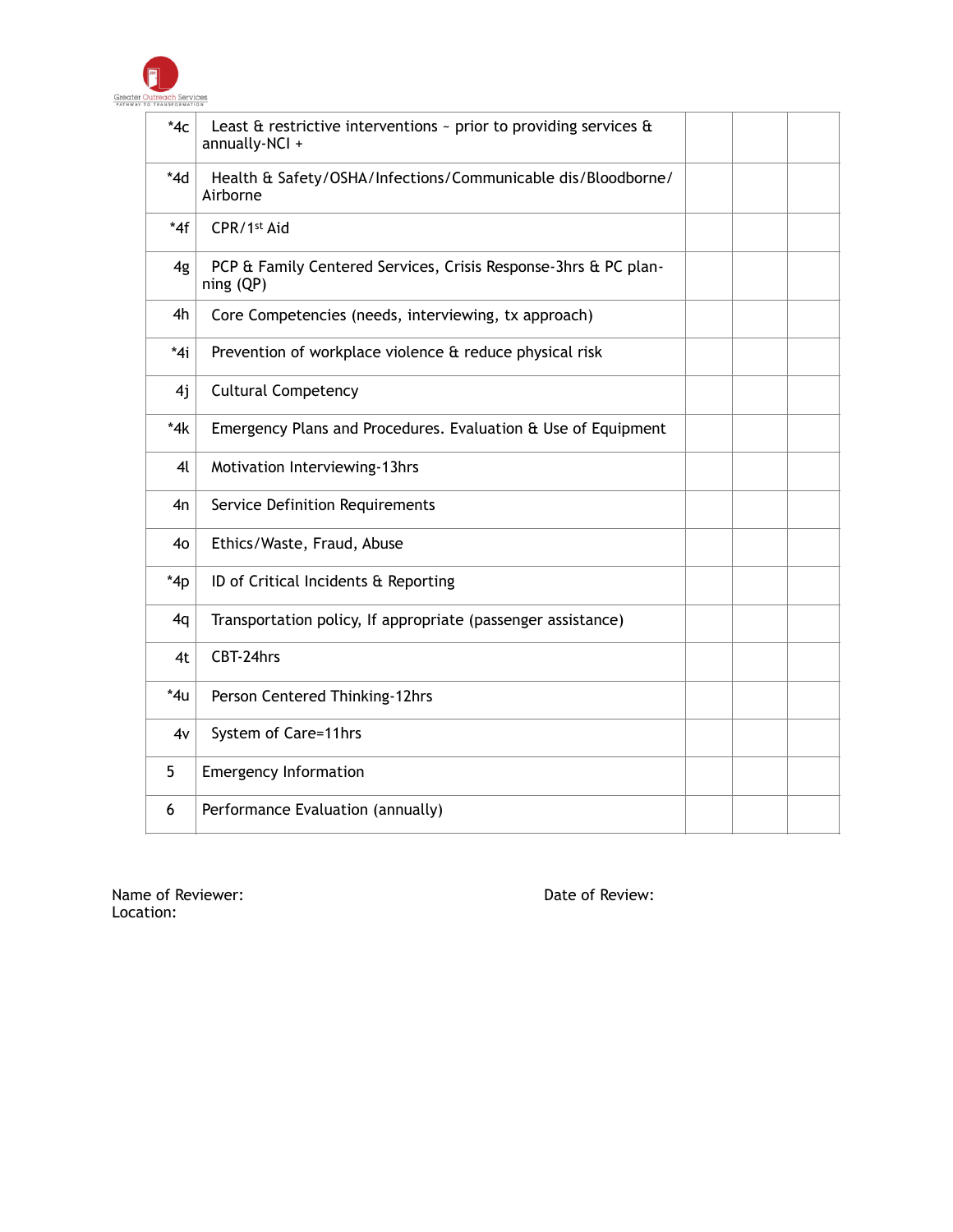

### **Greater Outreach Services, LLP 2530 Meridian Parkway Suite 3006 Durham, NC 27713**

### EMPLOYEE ORIENTATION CHECKLIST

Name: Date:

Position:

 Welcome Applicant Referral Career Opportunities Equal Employment Opportunity Work Schedule Team Meeting Job Description Client Rights Confidentiality Client Records **Trainings** Email EHR System Pay Holidays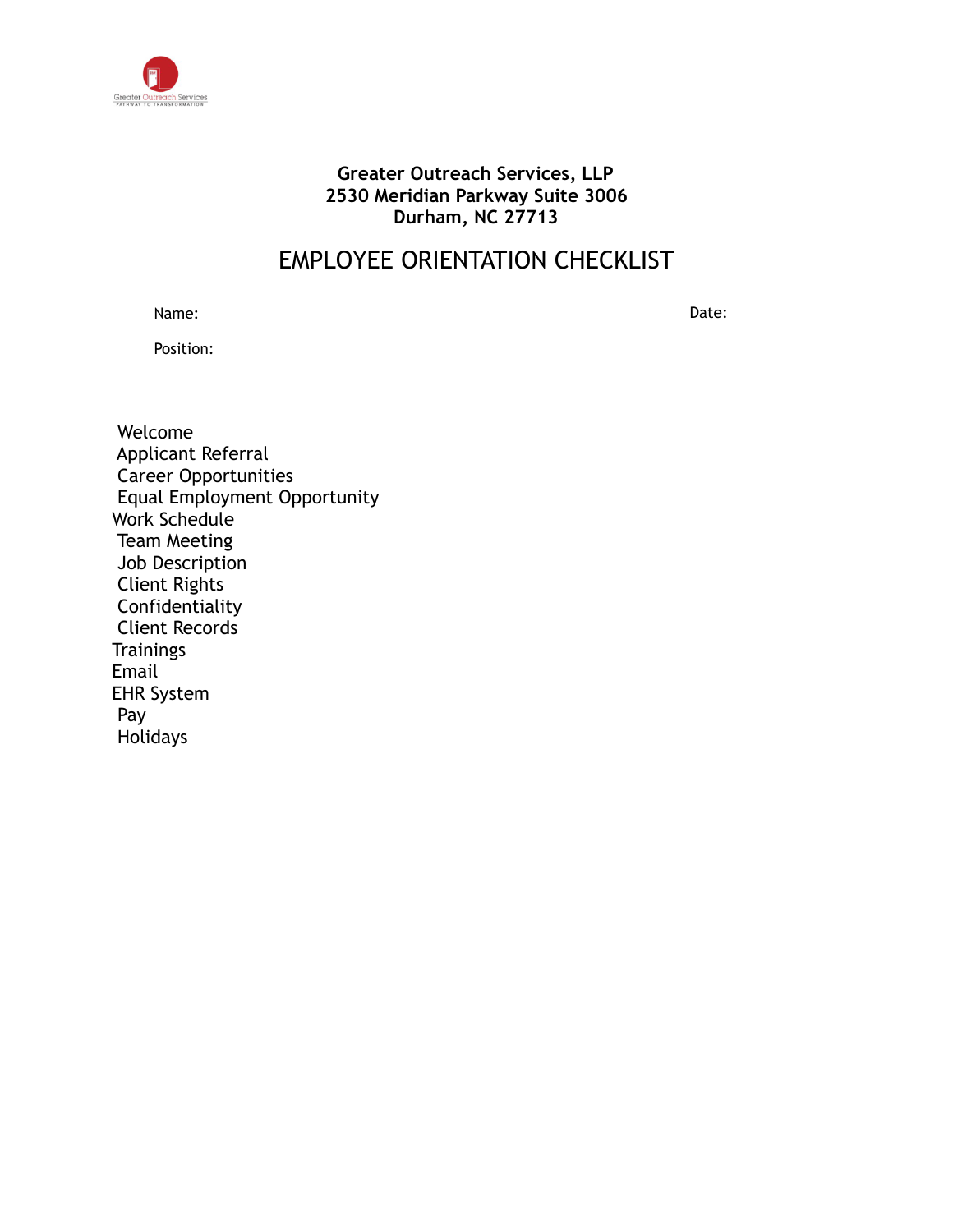

I understand all of the rules, policies, terms and conditions of my employment and agree to abide by them. I understand and agree that my employment is terminable at will so that both the Company and I remain free to choose the end of our work relationship.

Employee's Signature & Date Managers' Signature & Date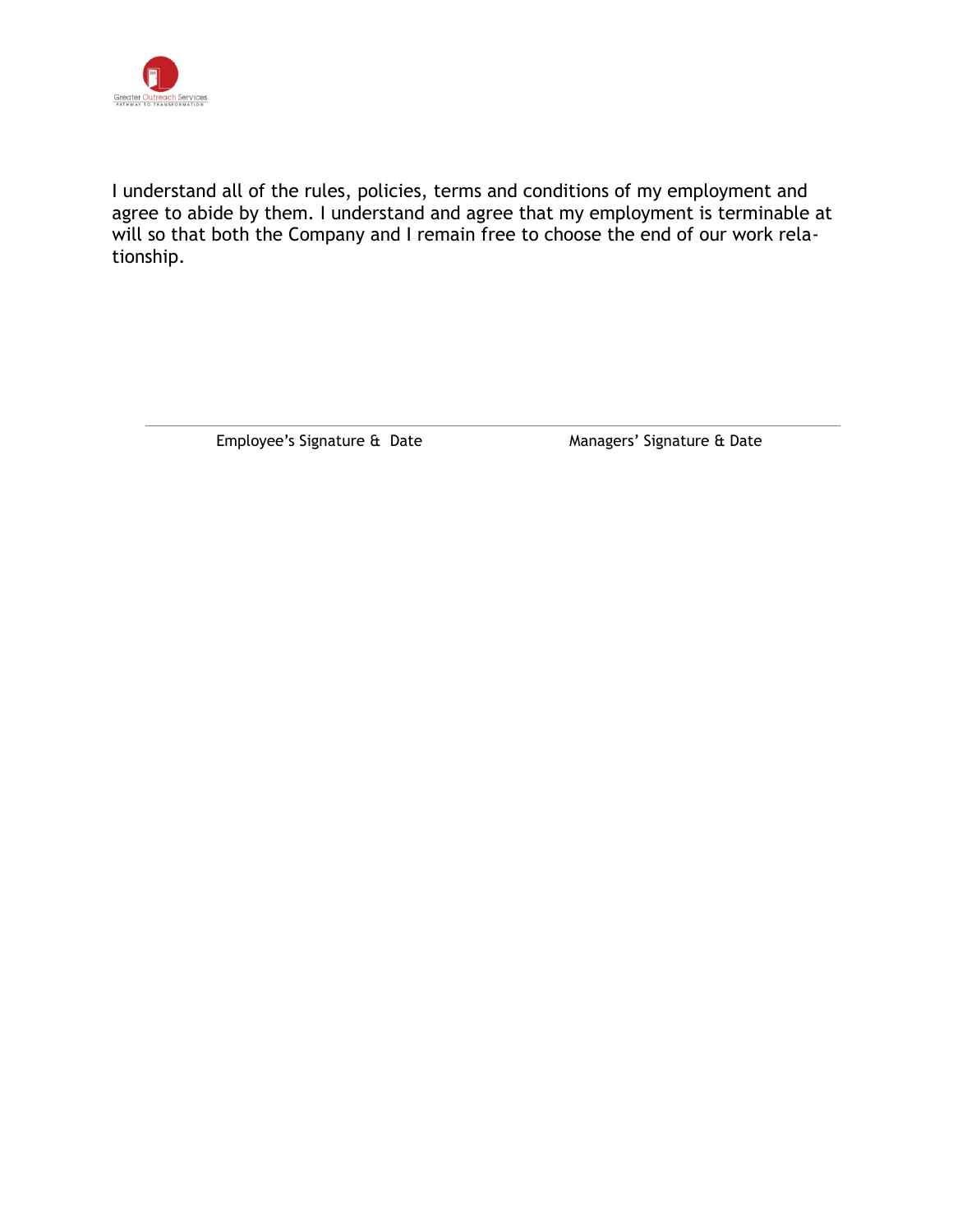

# **Greater Outreach Services, LLP. HANDBOOK FOR EMPLOY-EES/CONTRACTORS**

**2530 Meridian Parkway Suite 3006 Durham, NC 27713 Telephone: (919) 672-2407 Fax: (866) 770-5166 After Hours Emergency Call: 911 or 919-672-2407**

**Office Hours: 9:00 a.m. – 5:00 p.m.**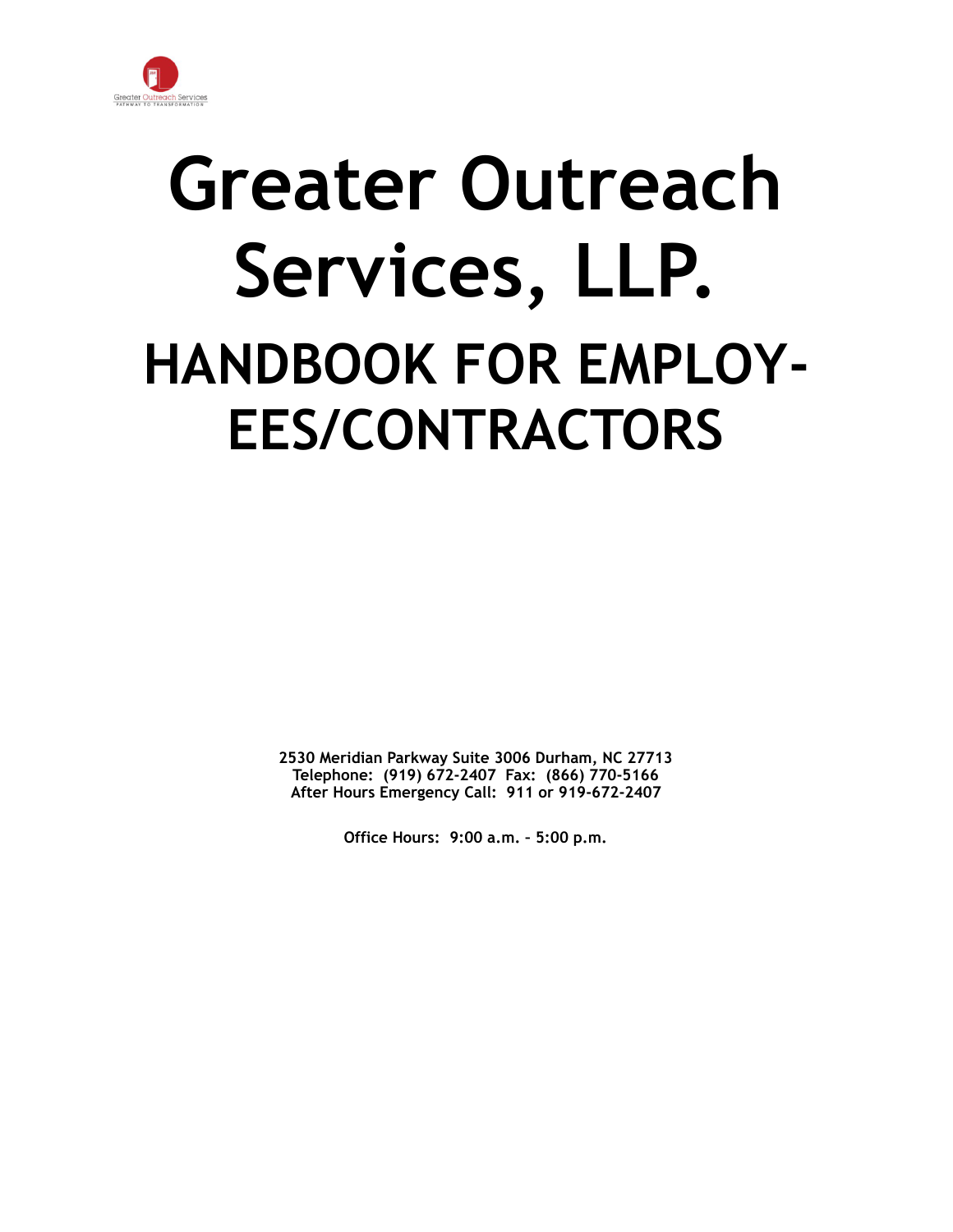

#### **Introduction**

This handbook is designed to familiarize you with the policies, practices, and benefits of, and to provide you with information about conditions of your employment with Greater Outreach Services, LLP. (GOS) Contractors/Employees are required to read, understand, and comply with the provisions of this Handbook. Circumstances will require that the policies and practices described in this Handbook changes from time to time. Accordingly except for the at-will employment contract policy, that the company reserves the right to interpret guidelines as may be appropriate under the particular facts and circumstances and to revise, modify, rescind, delete, or add to the provisions of this Handbook from time to time. Modification will be in writing, will specifically reference this Handbook and must be authorized in writing by the CEO of the company or duty authorized representative of the company. The company will attempt to provide employees with notification of such changes when they occur. No statement or representative can in any way change or alter the provisions of this Handbook. This Handbook is the property of the company and may not be circulated or given to anyone outside of the company.

Employment at the company is employment at-will. This means that an employee or contract employment can be terminated at any time by the employee or the company, with or without advance notice and with or without cause. Nothing in any document or statement now in existence or here after created shall limit the right to terminate the employment at-will, except pursuant to a written employment agreement signed by the CEO of the company and the employee.

It is the policy of GOS to maintain a working environment free of all forms of unlawful discrimination. GOS offers equal opportunity to all employees, contractors and prospective employment without regard to race, color, sex, gender, sexual orientation, religion origin, or other criteria protected by law. GOS does not discriminate against any employee or applicant for employment for which the employee is qualified. To comply with applicable laws ensuring equal employment opportunities to qualified individuals with disabilities, the company will make reasonable accommodations for the known physical or mental limitations of an otherwise qualified individual with a disability who is an applicant or an employee unless undue hardship would result.

#### **MISSION STATEMENT**

GOS is committed to providing needed services to our consumers and their families who are struggling with mental illness and substance use disorders. We promote increased quality of life through strength based intervention and Person Centered Planning. We believe in transforming consumers potentials into reality.

#### **REQUIREMENTS**

- 1. Each staff member who provides services to consumers on behalf of the program: (1) Be at least 18 years of age; (2) Is able to read, write, and able to follow directions;(3) Meets the minimum level of education, competency work experience, skills and other qualifications for the position, and;(4) Have no substantiating findings of abuse or neglect listed on the NC health care registry.
- 2. All applicants disclose any criminal convictions. The impact of this information on a decision regarding employment shall be based upon the offense in relationship to the job for which the applicant is applying.
- 3. Each staff is currently licensed, registered, or certified in accordance with applicable state laws for the services provided. The employee is responsible for providing information in order for verification of credentials and maintaining current copies of any license, registration or certification. In the event credentials cannot be verified, the person is not employed.

### **HIRING, PROMOTIONS & WORK ASSIGNMENT**

The CEO is responsible for recruitment and hiring of employees. Monetary compensation is based on the local market and qualifications/experience of the employee. Work assignments are based on the service definitions requirements, expertise of the employee and needs of the persons served. New employees are not provided a full workload until the supervisor reports that the employee is capable of providing qualified work to more persons. At no time does the workload exceed state requirements.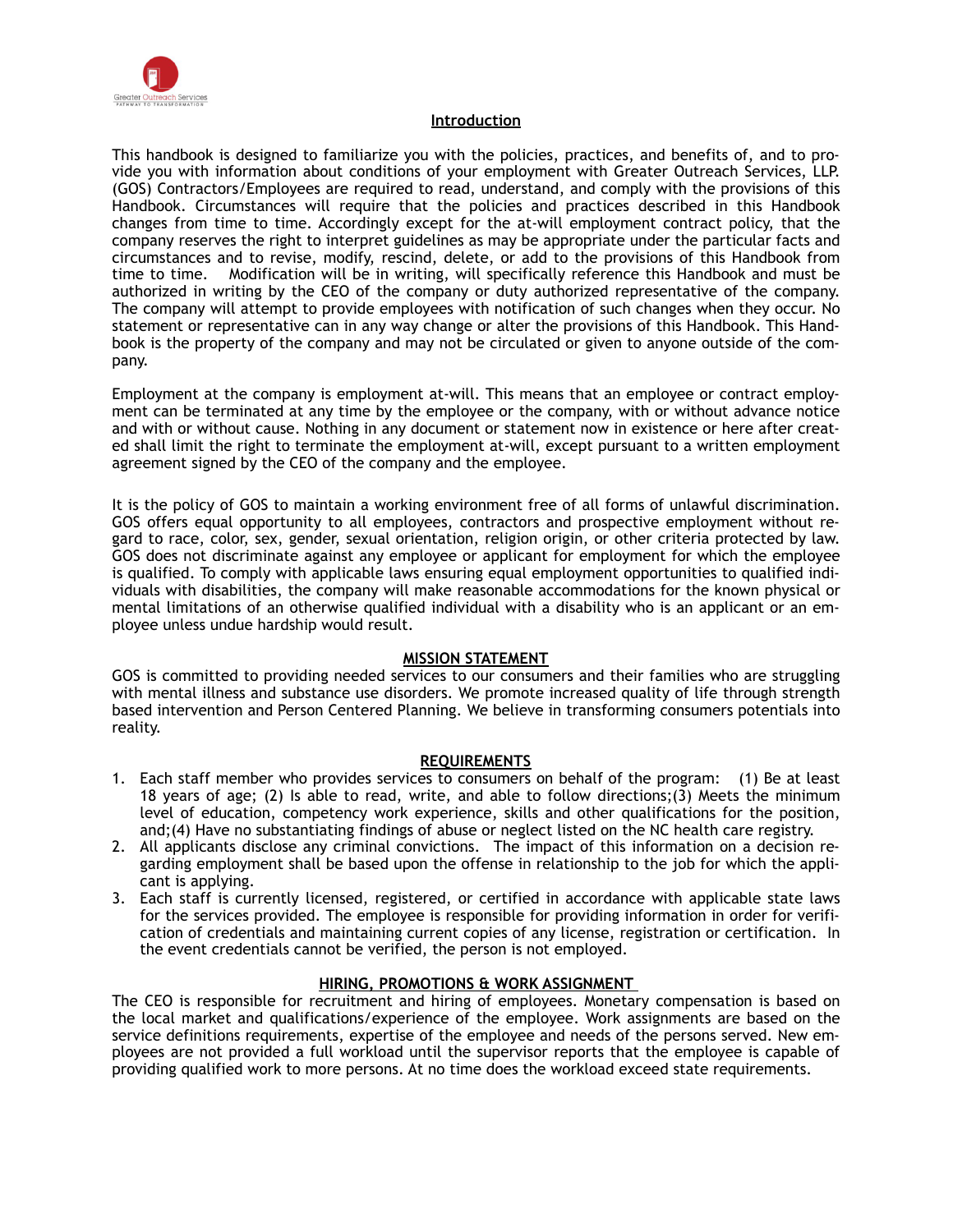

The CEO makes promotions based on the employee attaining the experience/training required in the job description.

#### **SUPERVISION**

The appropriate supervisor evaluates each employee's knowledge, skills and abilities upon hire and ensures that appropriate supervision is provided to meet the employee's needs. Competencies are assessed annually by the supervisor and documented in the personnel files.

#### **STAFF TRAINING**

All employees participate in an individualized competency-based orientation program. Ongoing training is provided to ensure compliance with state, federal and GOS requirements; and individual need of the employee.

#### **PERFORMANCE EVALUATIONS**

Performance evaluations for all personnel are conducted at least annually that are: based on job functions and competencies identified; conducted in collaboration with the direct supervisor with evidence of input from the personnel being evaluated; and used to assess performance related to objectives established in the last evaluation period and establish objectives for the next year.

#### **GRIEVANCE**

Employees may file a grievance or appeal personnel actions taken to the CEO. The grievance or appeal must be in written format with specific information noted to assist the CEO in the investigation. The CEO provides written response to the employee within 15 working days of receipt of the report noting actions taken on the grievance/appeal. The CEO has final decision.

#### **STANDARDS OF CONDUCT AND ETHICS**

Employees conduct business and deliver services in an honest, ethical, objective manner and are guided in making decisions by professional responsibility as opposed to personal interests. All employees are expected to know and follow the code of ethics required by their respective profession and human service employees. Employees are to conduct themselves in a professional and ethical manner at all times. If a situation involving an employee and person served or stakeholder arises that appears may be unethical or conflict of interest, the person served or stakeholder is informed of the agency's policy on Ethics and Conflict of Interest. The person is referred to the CEO. The CEO and/or Management Team conduct an investigation of all reports and documents persons interviewed, findings and actions taken in the employee's personnel file. If the findings substantiate an unethical practice, the employee may receive additional supervision and training, be dismissed and/or be reported to the licensing board, as appropriate. The employee or reporting person has a right to file a grievance if in disagreement of the findings.

#### **Conflict of Interest**

Determination of conflict is made by the CEO with input from the Management Team. At no time will an employee or anyone directly associated with the agency: make or accept payment or other consideration in exchange for referrals; unfairly steer, direct referrals to, or give preference to person served likely to be easier or less costly to serve to specific employees within the agency; and steer a person served to practices outside of the agency that employees, committee members or their immediate family members are engaged. The only exception is if the employee is not competent in the special needs of the individual and the individual will be referred to the LME for choice of providers within the network.

GOS prohibits preferential treatment of employees in applying for and receiving services from the agency. GOS ensures that the deliberations and decisions of the agency are made in the interests of the persons it serves and protects the interests of the agency when it is contemplating entering into a transaction, contract, or arrangement that might benefit the private interest of an interested employee or person representing the agency.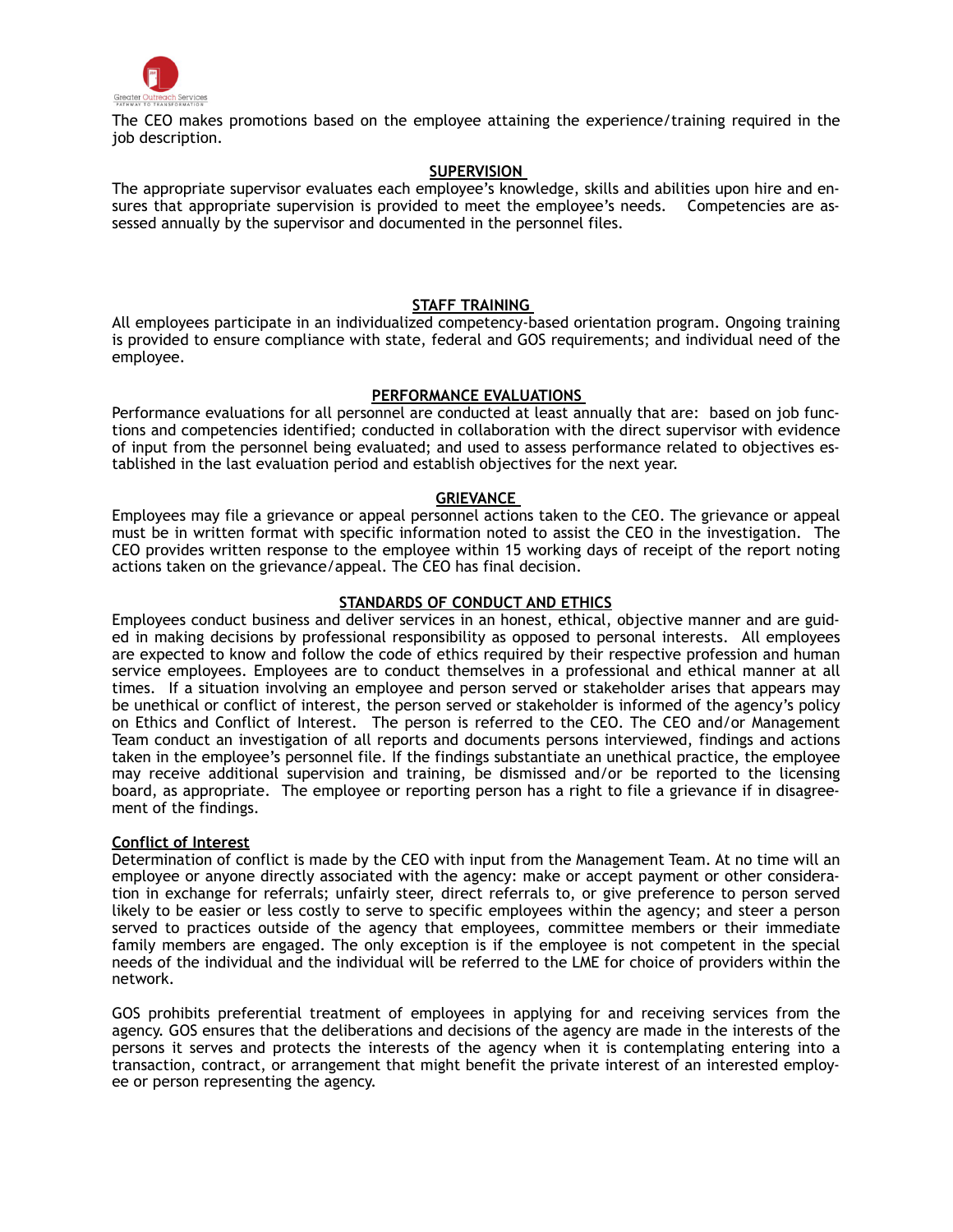

No employee holds any office or has other employment which may conflict with his/her employment in the agency. No person may use his or her position with respect to the agency, in order to achieve a financial benefit for himself or herself or for a third person.

The CEO reviews potential conflict of interest. Whenever a person representing this agency has business or affiliations which relate in any way to the business and other activities of GOS, they should report these affiliations to the CEO.

#### **Disclosure by Employees**

When requested by the CEO the person promptly submits a statement setting forth all business and other affiliations which relate in any way to the business and other affiliations of GOS. With respect to any particular matter then pending before the agency, each employee discloses to the CEO any matter that could reasonably be considered to make the person in a conflict situation.

#### **Connection with Proposed Transactions and Arrangements**

In connection with any actual or possible conflicts of interest, an employee discloses the existence and nature of his or her material financial interest to the CEO prior to the consideration of the proposed transaction, contract, or arrangement. After disclosure of the financial interest, the CEO determines whether a conflict of interest exists.

#### **Outside, Secondary, or Conflicting Employment and Activities**

Employment with GOS is considered to be primary employment. No employee holds any office or has any other employment which may conflict with his or her employment with the agency. Any secondary employment is subject to prior written approval by the CEO. Approval may be granted only for the current fiscal year. Employees are responsible for resubmitting their request on an annual basis if they wish to continue outside employment. Only that outside employment which does not constitute a conflict of interest or does not have an adverse effect on the primary employment will be approved. Determination of conflict is made by the CEO.

Approval is made with the understanding that the request must be in compliance with these outside employment policies and is subject to be withdrawn if: it is learned that the employee engaged in outside employment without getting prior approval; or it is determined that the outside employment is impairing the employee's ability to perform all expected and assigned duties and responsibilities of his or her primary employment in an objective and competent manner.

Employees engaged in private practice may not refer or solicit current person served or individuals seeking the services of the agency to their private practice. Employees requesting approval to provide professional mental health and/or substance abuse services on a private basis must have and present evidence of a valid North Carolina license or certification as a private practitioner and individual malpractice insurance as a private practice practitioner equal to GOS current malpractice coverage for its employees.

The failure of an employee to obtain prior written approval or to comply with the written determination of the CEO denying approval to engage in outside employment constitutes grounds for dismissal. All outside work must be done during off-duty hours, and no GOS facilities, resources, materials, equipment, telephones or other personnel may be used. The outside work must not involve the adjustment of this agency's work schedules. Any employee whose request for permission to engage in outside employment is denied by the CEO may file an appeal of that decision by following the agency's Grievance Procedure.

#### **Waste, Fraud, Abuse, etc.**

Staff is encouraged to share any concerns about potential waste, fraud, abuse or other wrongdoings with the CEO. The agency appreciates and respects the reports and has a no-reprisal approach for personnel reporting suspected incidents of waste, fraud, abuse, and other questionable activities and practices.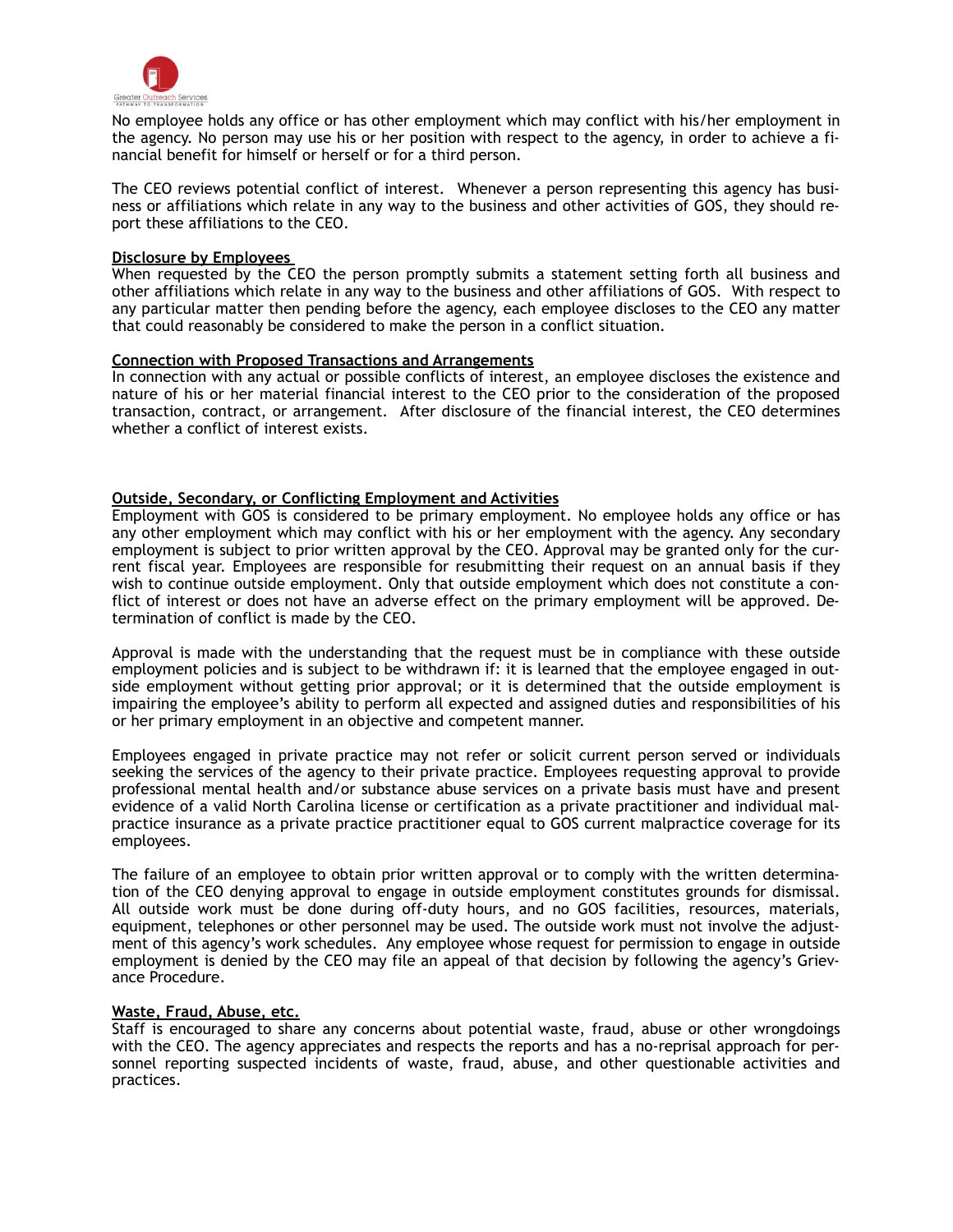

#### **Marketing**

All marketing or information shared or published concerning the agency will be done with the consent of the CEO and reflect accurate information concerning the agency. Marketing will be done in a judicious manner and persons will not receive payment or gifts as a condition for receiving services from the agency.

#### **QUALITY MANAGEMENT (QM)**

GOS strives to provide quality services that are provided to persons in an ethical and comprehensive manner. It is the responsibility of all staff and persons representing the agency to reflect the culture of quality improvement.

#### **HEALTH AND SAFETY**

GOS is committed to ensuring a safe environment for its persons served and employees. GOS does not permit any form of weapon, including firearms, knives, etc., on its premises. The use or possession of any form of weapon by staff or persons served is not permitted on or off of the premises of GOS (With the exception of off premises recreational use, such as firearm training, target practice, or hunting.) If an employee or person served observes a weapon in the possession of an individual, it is immediately reported to the supervisor and CEO. The weapon is forfeited by the person served and is disposed of either by giving it to a legal guardian or to the local law enforcement authority, as appropriate. Depending on the circumstances and seriousness of the situation, contact the local law enforcement if there is any concern for immediate or impending safety. If a weapon is observed in the possession of someone other than a person served or staff, the staff and person served remove themselves immediately from the situation and contact the local law enforcement.

GOS does not permit the use or possession of any form of illicit substances by staff or persons served on or off of the premises of GOS If an employee or person served observes a substance in the possession of a person served or staff or others, it is immediately reported to the local law enforcement and supervisor and CEO. The person served may be discharged from the program. An employee is dismissed. Staff secures heir personal medications or licit drugs so they are not accessible to persons served. This may be in a file cabinet, desk or locked car.

GOS does not permit the use of tobacco products within any of its offices or in vehicles when transporting persons served. Staff are encouraged to not smoke in the presence of a person served in any location, but are forbidden to smoke within a person served home or vehicle while providing services.

#### **MEDICAL PREPAREDNESS AND EMERGENCY**

All medical emergencies will be treated to reflect first aid and CPR training. The CEO will be notified as soon the emergency is taken care of and time permits. Staff will treat any emergency as if it is a crisis. If 911 need to be notified, staff handle the situation until the appropriate personnel arrives. The guardian, social worker, parent are notified as soon as time permits. An incident report is written to provide documentation of what happened, when it happened and who was involved.

#### **INFECTION AND COMMUNICABLE DISEASE CONTROL**

GOS ensures that all persons are protected from the spread of infection and communicable diseases. An employee or consumer that is suspected or known to have an infectious or communicable disease is referred to a physician for care. The physician is responsible for appropriate reporting to Communicable Disease Centers or other agency required by law or regulations. All precautions as prescribed by the physician will be taken to ensure the infection or disease is contained.

#### **EMERGENCY PLANS AND SUPPLIES**

There is at least one staff always available with First Aid training in each office. Basic first aid supplies are accessible to employees in each office. Relevant emergency information is maintained in the Administration Office on employees and in the files of persons served.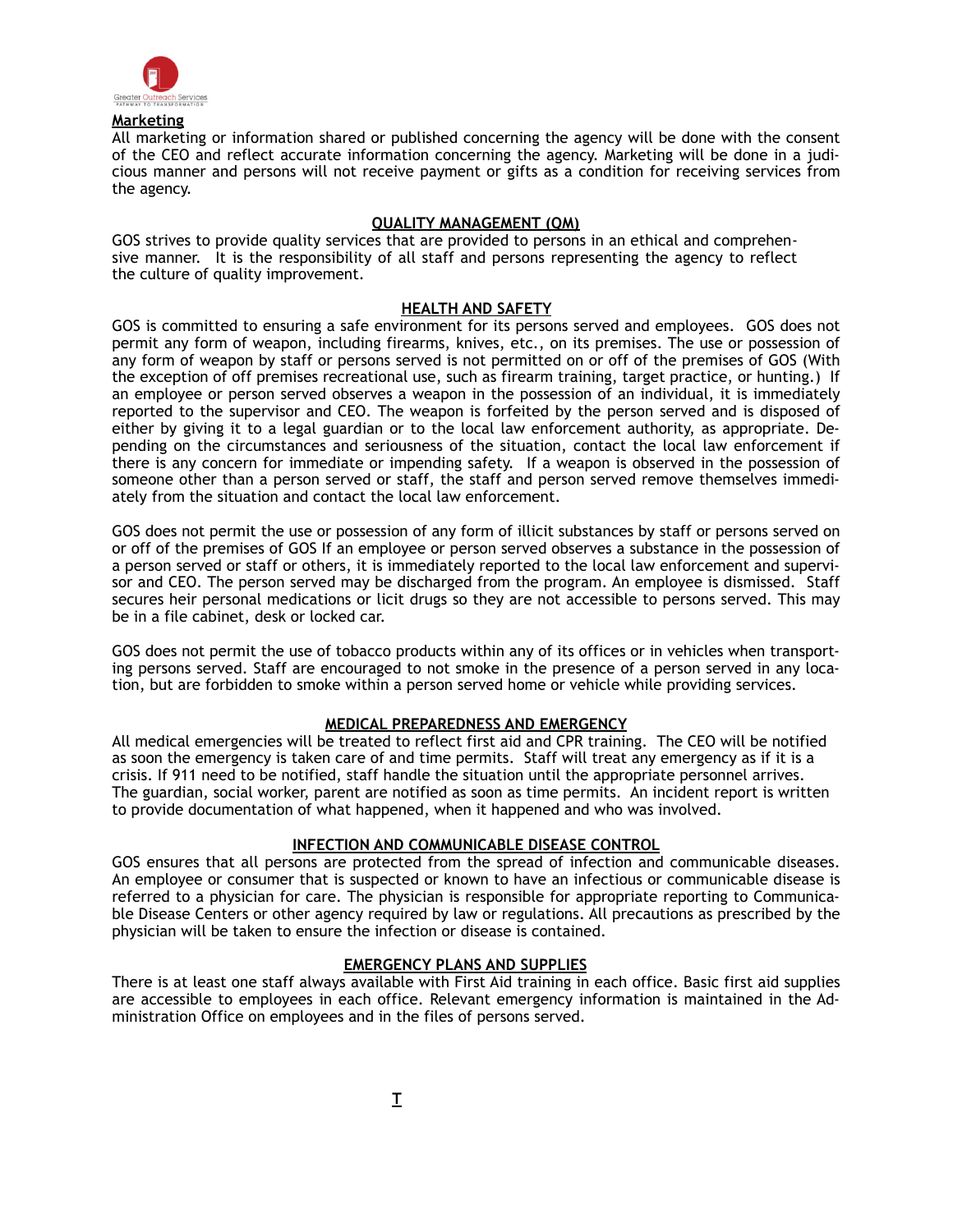

#### **TRANPORTATION**

- 1. Staff must maintain current driver's license and report all infractions to the COO or CEO.
- 2. Registration and insurance information is kept in the glove compartment of vehicle at all times.
- 3. Drivers and passengers, at all times wear seat belts while in vehicles.
- 4. Vehicles will have a first-aid kit and road side warning signs available.
- 5. Each consumer has emergency information secured in the agency vehicle in case of emergencies.

Employees providing transportation must have in their personnel file:

- a. copy of a valid North Carolina Driver's License\* to operate the type of vehicle he/she drives to transport persons;
- b. proof of current automobile insurance and inspections (Insurance policy lists the vehicles utilized, name and driver's license identification number;
- c. driving record with no convictions of driving while impaired (DWI) or any other impaired driving offense within two years and background check;
- d. identification of the vehicle(s) driven, to include the make model, license number, date and mileage, name of vendor performing annual inspection; and
- e. Verification of transportation policy and procedures, first aid, CPR and fire suppression training.

Employees that drive personal vehicles are responsible for ensuring their vehicle(s) comply with applicable federal, state, provincial, county and city requirements and the manufacturer's recommendations for vehicle maintenance. No fees for transportation are ever charged to or accepted from a person receiving services from the agency.

Employees are not permitted to use cell phones or other communications devices when providing transportation. If a person needs to communicate with others, they must stop the vehicle in a safe location and then place the call. Cell phones can be used in the event of an emergency. In the event of an emergency, employee's follow the agency's emergency procedures per the emergency, e.g. natural, physical and medical emergencies.

#### **LEGAL**

GOS trains staff upon hire on responding to legal actions, e.g. court orders, subpoenas, search warrants, etc. and staff are to comply with the legal requirements and agency's policies and procedures.

- A. Staff may respond to a valid court order to disclose records by disclosing or producing the records in accordance with the court order. Disclosure must be in accordance with the terms of the order (e.g., only those persons, and only that information, required by the order).
- B. A subpoena, alone, does not compel the disclosure of confidential information. Rather, it directs an individual to appear at a court proceeding and be prepared to either testify or produce records. Once there, the holder of information should raise the issue of confidentiality for the court to rule on.
- C. A federal, state, or local court may authorize a program to make a disclosure that would otherwise be prohibited. See 42 C.F.R. 2.64.
- D. A search [warrant](http://en.wikipedia.org/wiki/Warrant_%252525252528law%252525252529) is a written warrant issued by [judge](http://en.wikipedia.org/wiki/Judge) or [magistrate](http://en.wikipedia.org/wiki/Magistrate) which authorizes the [police](http://en.wikipedia.org/wiki/Police) to conduct a [search](http://en.wikipedia.org/wiki/Search) of a person or location for evidence of a [criminal offense,](http://en.wikipedia.org/wiki/Crime) and [seize](http://en.wikipedia.org/wiki/Confiscation) the [evidence](http://en.wikipedia.org/wiki/Evidence). Under the [Fourth Amendment](http://en.wikipedia.org/wiki/Fourth_Amendment_to_the_United_States_Constitution) searches must be reasonable and specific. This means that a search warrant must be specific as to the specified object to be searched for and the place to be searched. Other items, rooms, outbuildings, persons, vehicles, etc. would require a second search warrant.
- E. At times staff may involved in legal investigations, such as abuse and neglect allegations. It is the staff's responsibility to cooperate with the Department conducting the investigation and comply with Reporting Abuse and Neglect Policy.
- F. Staff immediately reports any legal actions to the CEO. The agency's attorney is available to advise and consult with a staff member who may be involved in legal action while performing their defined job for the agency.

#### **CONFIDENTIALITY**

Employees with access to confidential information comply with the provisions of Subchapter and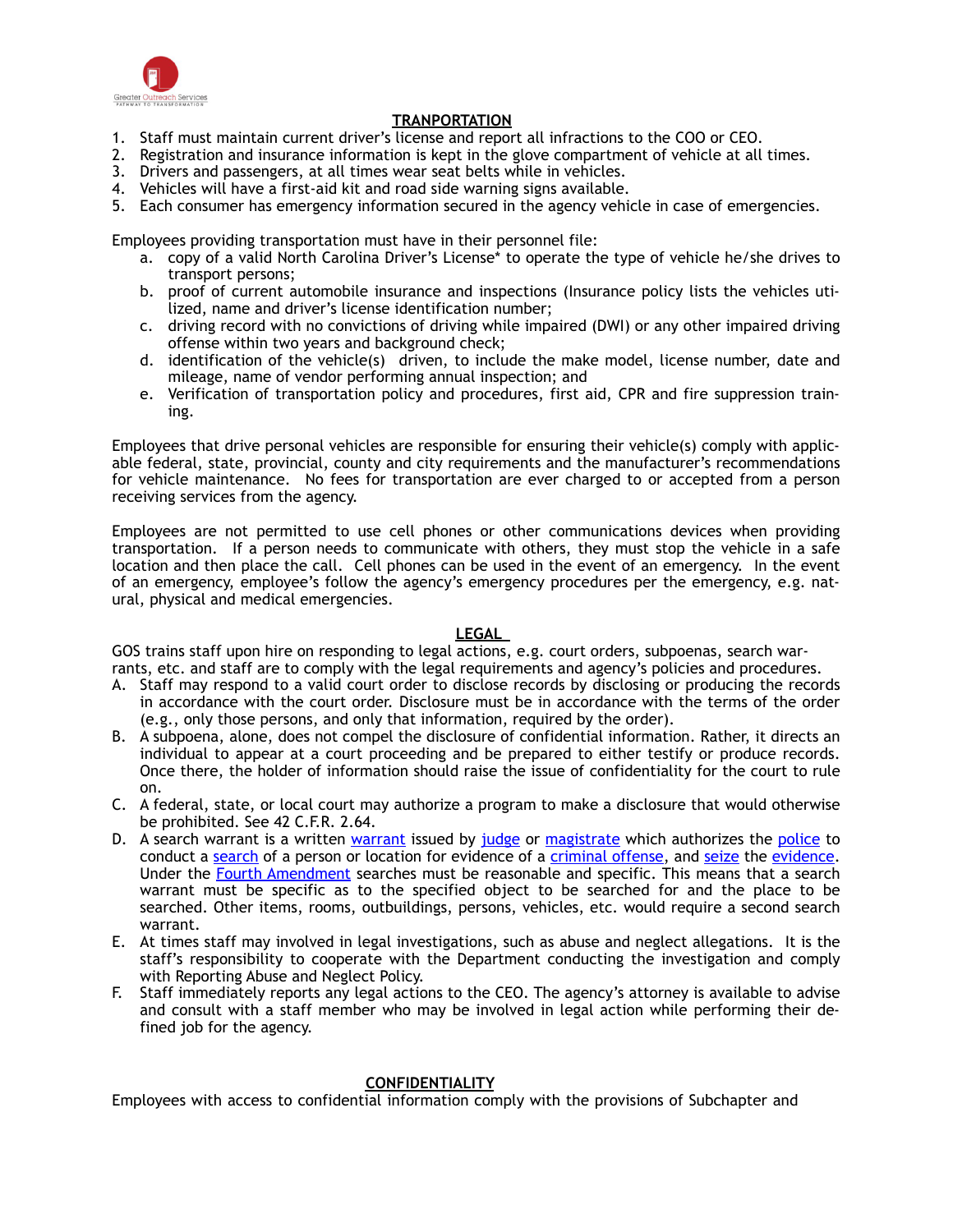

G.S. 122C-52 through 122C-56 and Rules 26B and all Federal laws. All information concerning person served is maintained confidentially and records are secured at all times.

#### **CLIENT/HUMAN RIGHTS**

GOS assures that all staffs are informed of the rights of consumers as specified in 122C, Article 3, all applicable rules, and policies of GOS upon hire and annual thereafter. Employees:

- a. comply with all applicable requirements of General Statute 122C, Article 3, "Client's Rights and Advance Instruction", 10 NCAC 27 C - F, contained in APSM 95-2, "Client's Rights in Community Mental Health/Developmental Disabilities/Substance Abuse Services"; and GOS policies and procedures;
- b. protect consumers from harm, abuse, neglect, and exploitation in accordance with G.S. 122C-66;
- c. do not subject consumers to any sort of abuse [defined as the infliction of mental or physical pain or injury by other than accidental means, or unreasonable confinement, or the deprivation of services which are necessary to the mental or physical health of the consumer. Temporary discomfort as part of an approved and documented treatment plan or use of a documented emergency procedure is considered abuse (27C.0102)b)(1)]; and
- d. do not subject a consumer to any sort of neglect [defined as the failure to provide care or services necessary to maintain the mental or physical health and well-being of the consumer, (27C.0102) b) (17)];
- e. use only that degree of force necessary to repel or secure a violent and aggressive consumer. The degree of force that is necessary depends upon the individual characteristics of the consumer, such as age or physical condition.

Employee orientation includes a review of General Statutes, rules, and policies and procedures for abuse and neglect to include disciplinary action in cases of abuse and/or neglect by employees; the internal reporting system relating to abuse and/or neglect; the mandatory reporting requirements imposed on the professional, certified and licensed employees by state statute; reporting suspected cases of abuse and/or neglect directly to the appropriate outside agencies (DSS); no employee making a report may be threatened or harassed by any other employee; and the identity of an employee who makes a report or who cooperates in an ensuing investigation may remain confidential, except to the administrative employees or those who investigate or prosecute these incidents.

The employee immediately reports all instances of suspected and/or known abuse, neglect, humiliation, retaliation and/or exploitation or an accidental injury to the CEO. The employee provides a written report on the Incident Reporting form. Incident Reports are forwarded to the appropriate LME or state agency, as required. An employee who suspects the abuse or neglect of a person reports the suspected abuse or neglect to the appropriate Department of Social Services. Failure to report suspected abuse of a consumer opens the employee to civil liability and a Class 2 misdemeanor punishable only by a fine not to exceed \$500.00.

An employee or person representing the agency, which other than as a part of generally accepted medical or therapeutic procedure, knowing causes pain or injury to a person served or borrows or takes personal property from a person served, is guilty of a Class 1 misdemeanor. An employee directly involved in a report is removed from direct service while the investigation is conducted. An employee may receive disciplinary action up to and including termination. If it is determined that an employee is guilty of abuse, neglect, or exploitation, the employee's employment is terminated immediately.

An employee or person representing the agency who uses reasonable force to protect himself or others form a violent person does not violate GS 122C-66. The identity of an employee who makes a report or who cooperates in an ensuing investigation is not disclosed without his consent, except to persons authorized to investigate or prosecute these incidents, or in a grievance or personnel hearing or civil or criminal action when legally compelled or authorized by judicial order. Disclosure of the person's name is done if prohibited by law. An employee who makes a report in good faith is immune from any civil liability and is not threatened or harassed by any employee or person representing the agency on account of the report.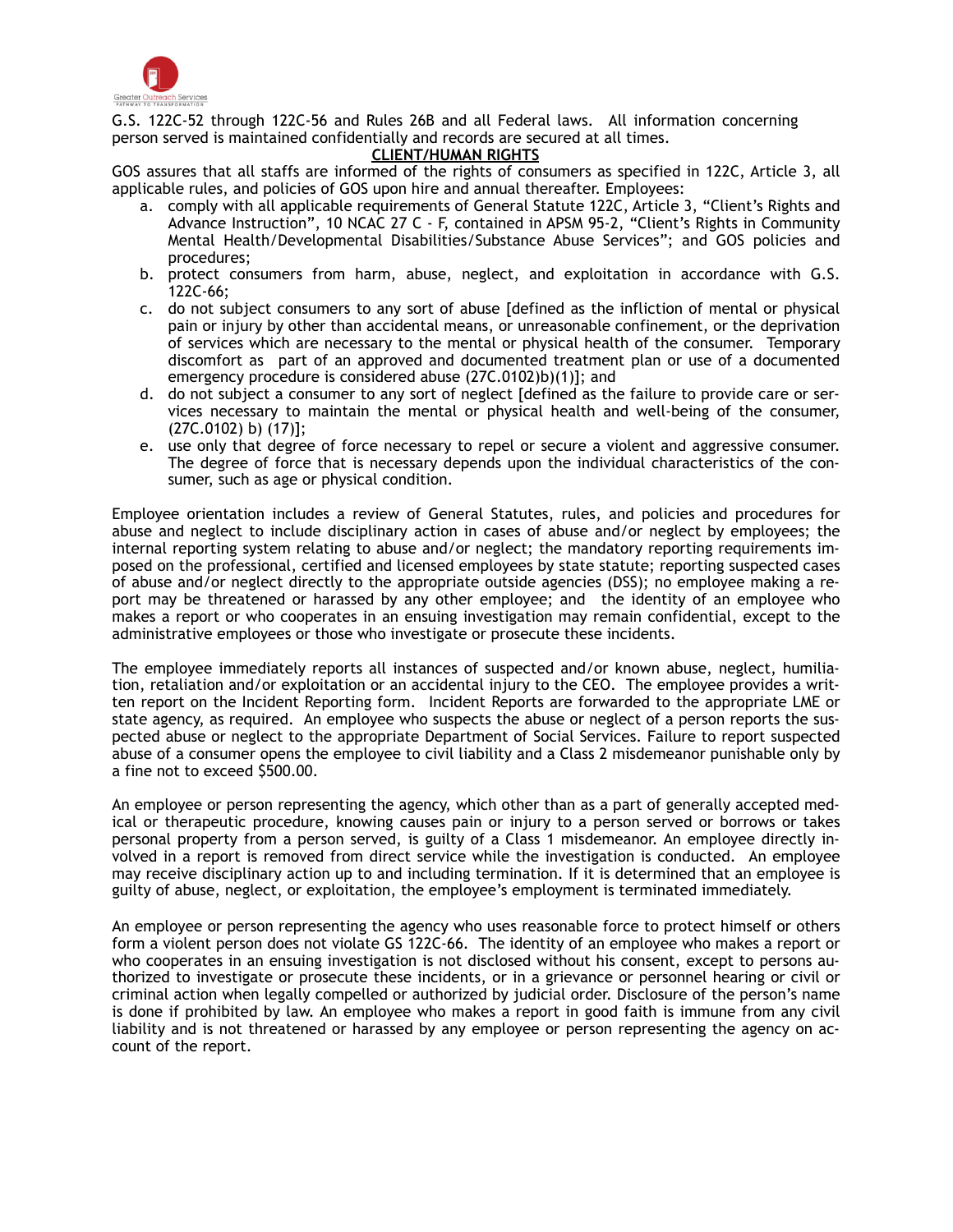

#### **WORK HOURS & BENEFITS**

**Hours of Work:** GOS normal work hours are 9:00am – 5pm Monday through Friday with one hour for lunch. Hours may be changed to accommodate the needs of the consumers, e.g. after hours group sessions.

**Employee Sick Leave:** Paid sick leave is provided for full-time employees after successful completion of the 90 day probation period. All regular full-time employees are eligible for five days per calendar year. Contract, temporal and part-time employees are not eligible to receive sick leave benefits. Employees may take sick leave for personal illness requiring emergency room visit or hospitalization or after review on a special case. The CEO retains the right to request verification from a licensed medical practitioner for any absence due to illness or disability, and may withhold sick pay if the employee does not provide satisfactory verification for the illness or disability. Sick leave does not translate into dollars to be paid to the employee.

**Holidays:** GOS observes the same holidays as the State, but it is always at the discretion of the CEO.

**Vacation**: Full time employees are eligible for five days paid vacation each year after being employed for one year with the agency.

**Attendance:** Staff is required to report to work promptly and to work the hours normally scheduled for their position. While an absence may be unavoidable, including time off to secure necessary medical treatment, it must always be reported in advance to the supervisor. GOS determines at its discretion and under all the circumstances, when absences or tardiness is excessive. Absences judged to be excessive or resulting in an inconvenience to the client would result in disciplinary action up to and including termination.

**Benefits:** GOS has Workman's Compensation and Liability Insurance for all the full-time employees/ contractors as required by the LME. Presently, it does not have Health Insurance for its employees but hope to add it in due time.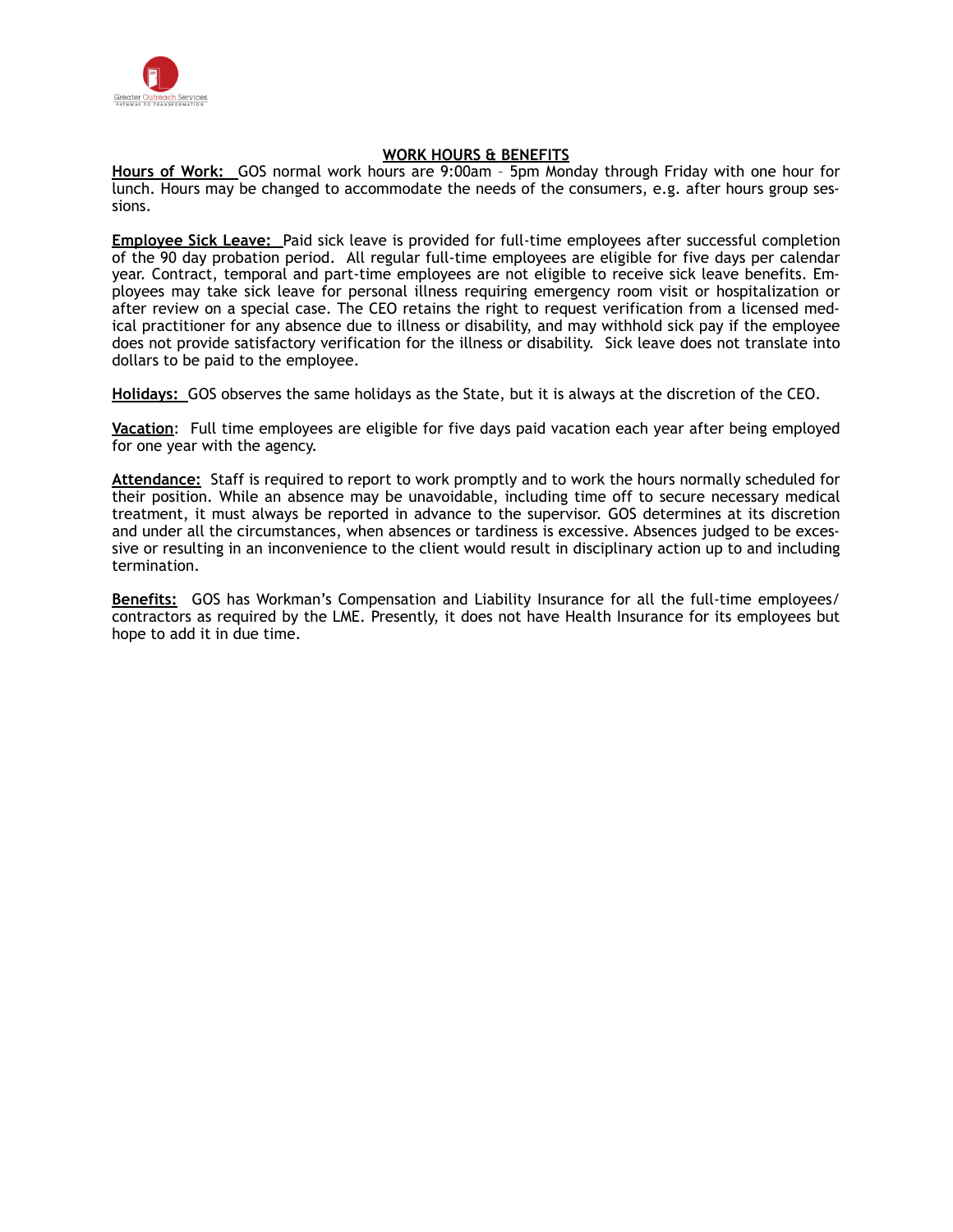

### EMPLOYEE RECEIPT OF HANDBOOK

I have received the Greater Outreach Services, LLP. Employee Handbook and acknowledge that I am responsible for understanding and complying with the contents.

Any questions concerning the content will be referred to my supervisor or the CEO.

Date:

Name and Title/Position of Employee

Date:

Witness and Title/Position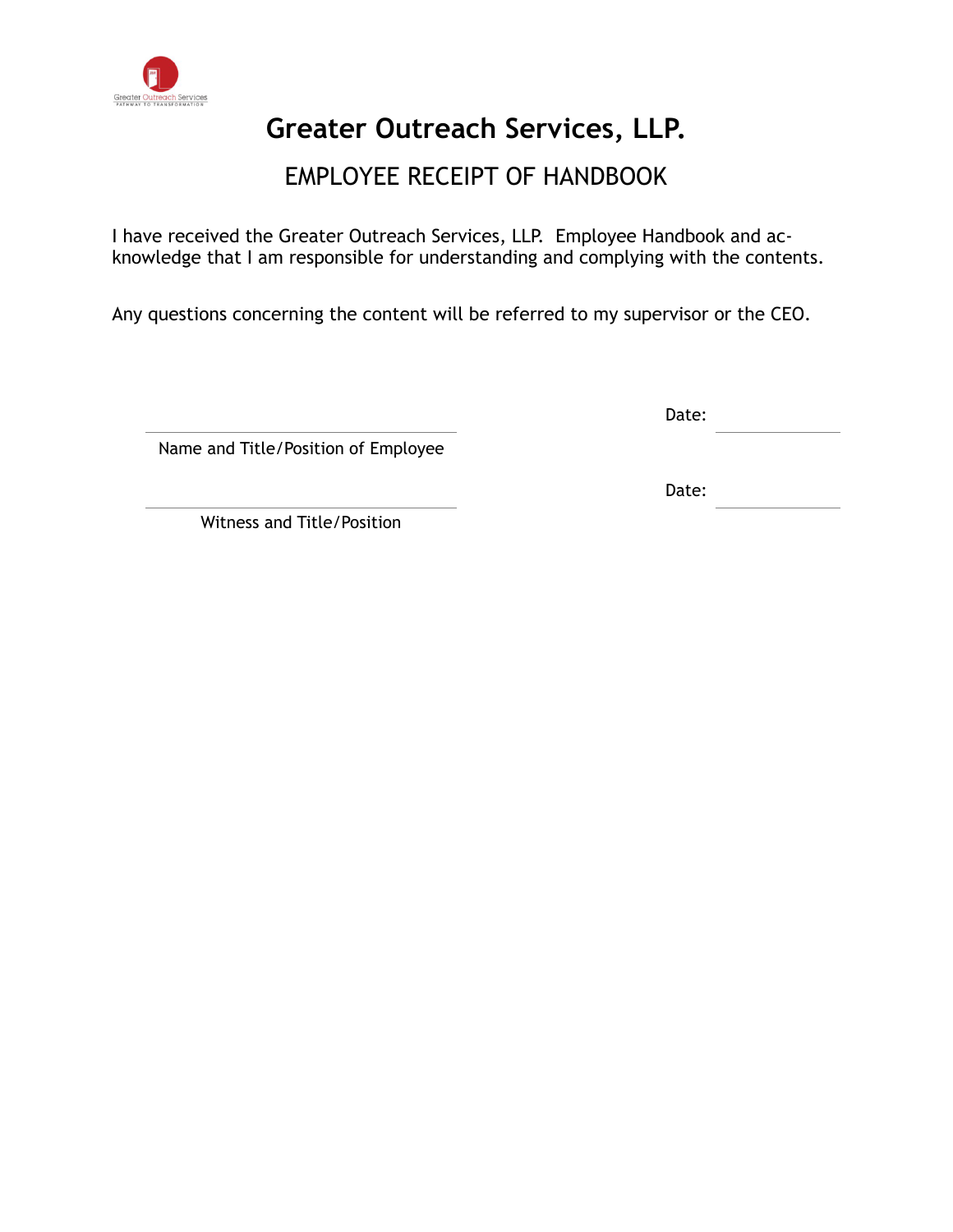

### **Greater Outreach Services, LLP.**  SERVICE ARRAY

### **Core Services:**

- Clinical Assessment/Diagnostic Assessment
- Outpatient Therapy (Individual and Group)
- Medication Management
- Peer Support Services
- Case Management/Target Case Management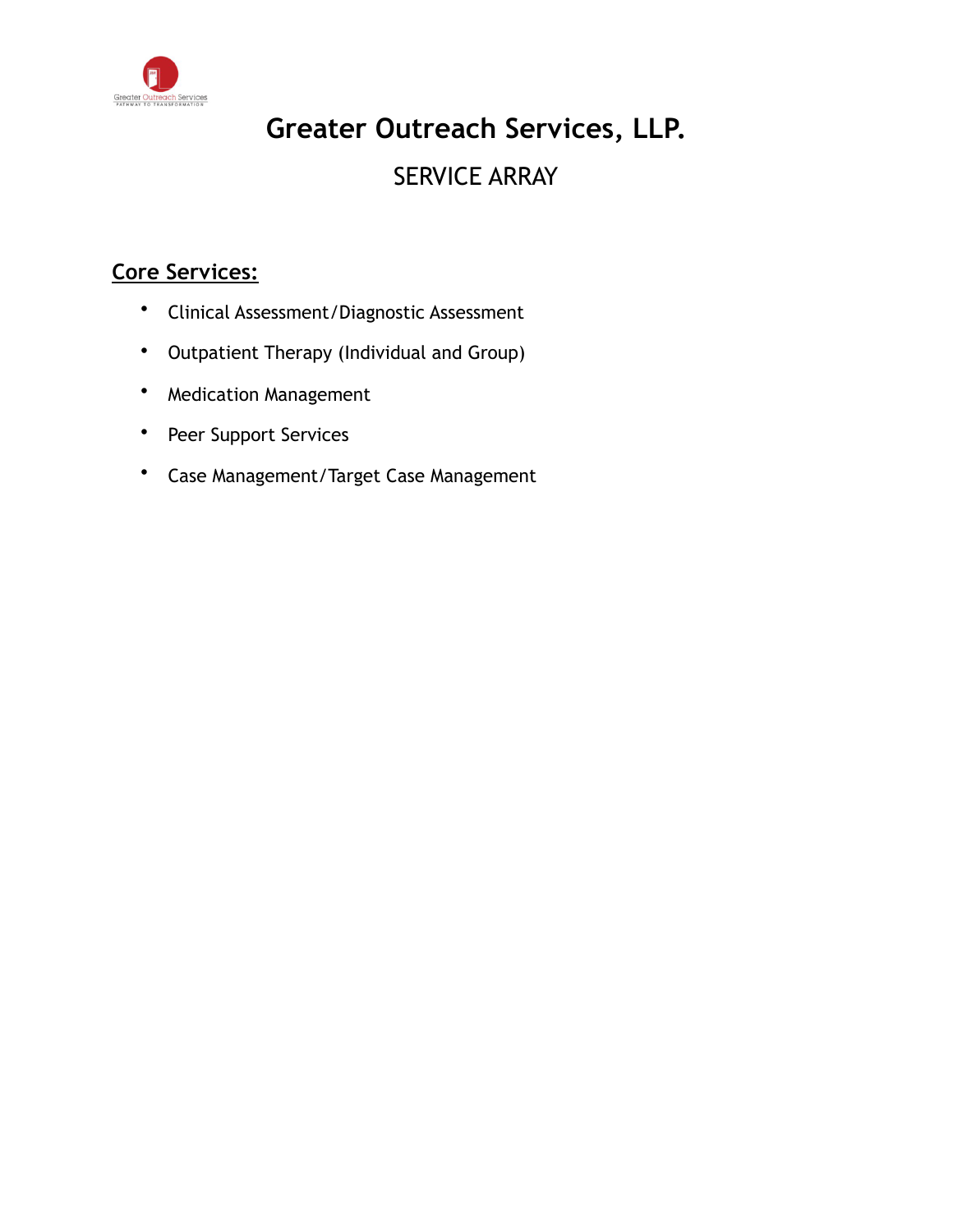

## **Greater Outreach Services, LLP.**  Staff Policies & Procedures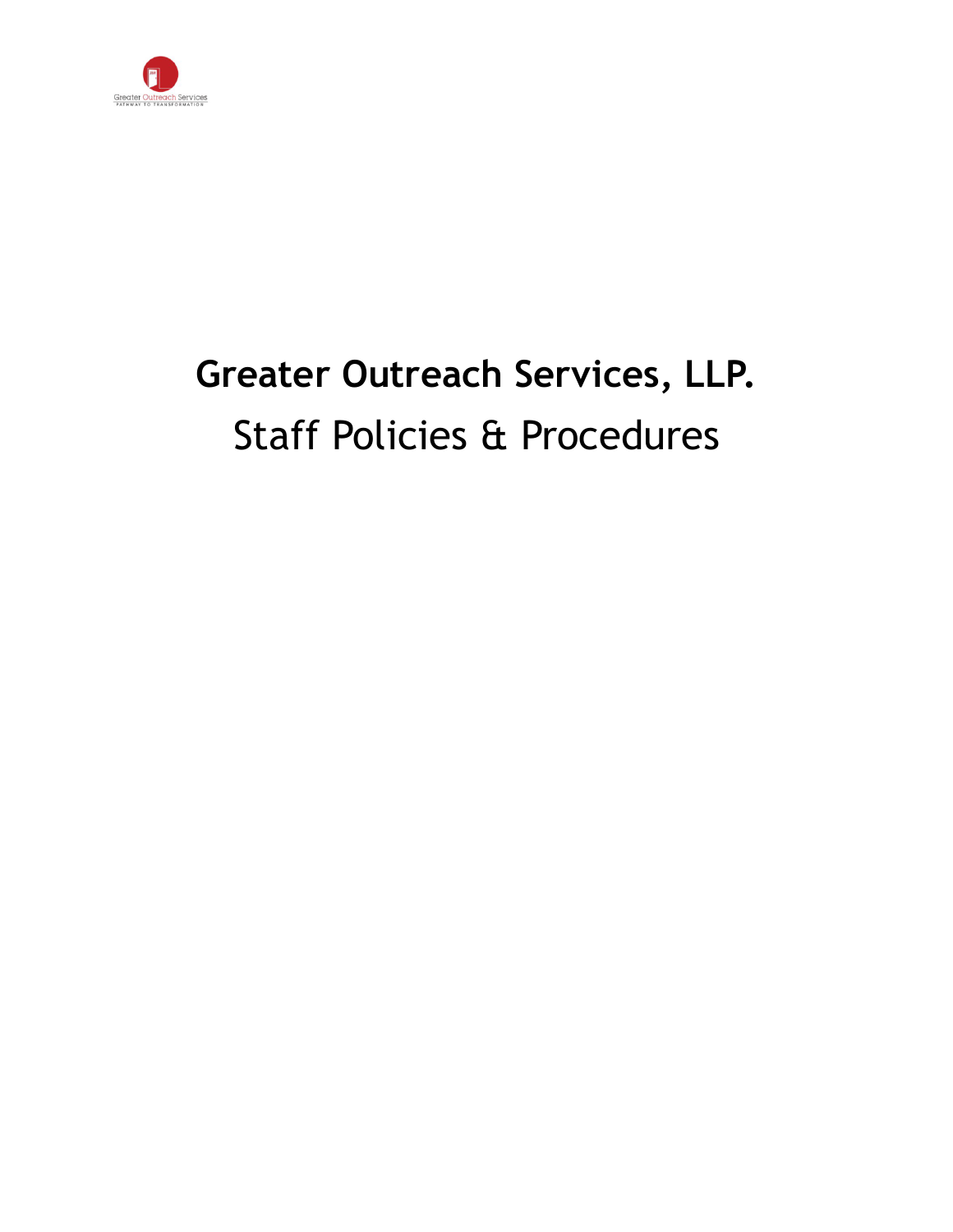

### Mandatory Meetings: Does not apply to SC

- Clinical Team (Monthly)
	- o Wednesday 1:30pm 3:00pm
- Management Staff Meeting (Monthly)
	- o First Saturday of each month 9:30am 11:00am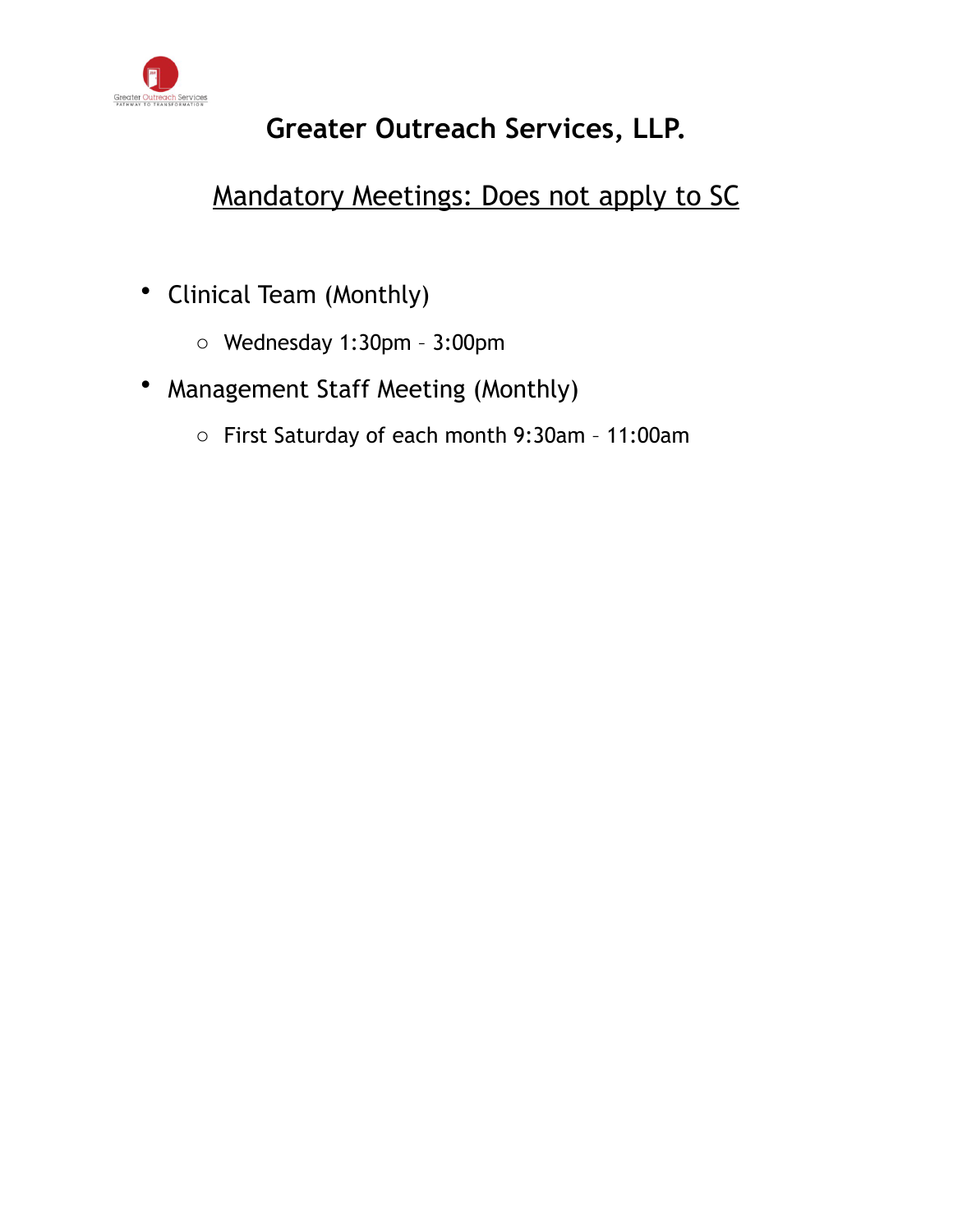

### Informing Staff of Rights of Persons Served

I have been informed of and understand the agency's policies and procedures concerning rights of person served, Client Rights and Responsibilities per GS 122C, Article 3, and 10NCAC 27C – F.

Any questions concerning rights will be referred to the Chief Operation Officer for clarification.

Staff Signature Date Date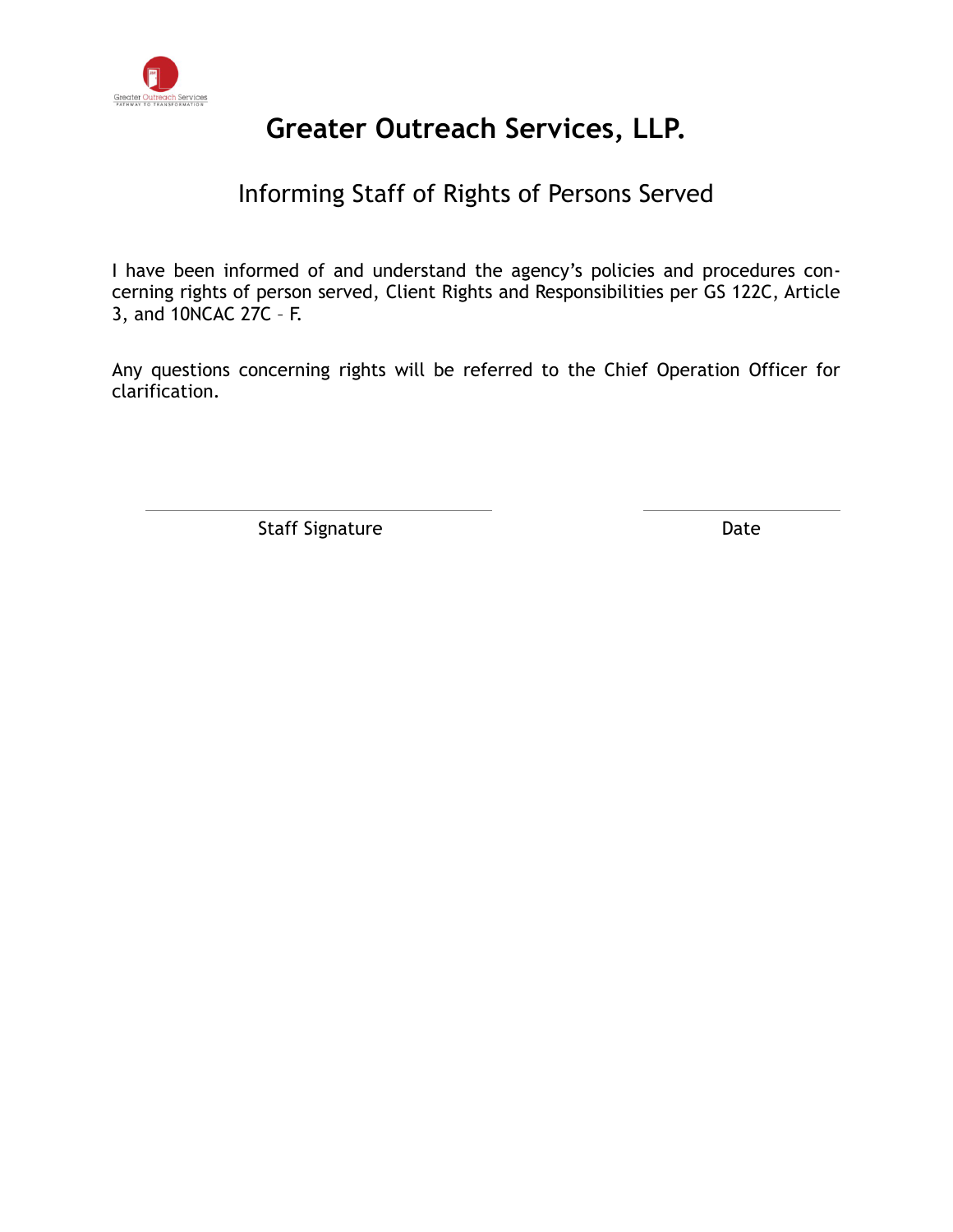

### Code of Ethics and Conduct

The organization's staff and others acting on behalf of the agency aspire to the following values and ethical principles:

**Help people in need:** Elevate services to others above self – interest.

**Respect the inherent dignity and worth of the person:** Treat each person in a caring and respectful fashion, mindful of individual differences and cultural and ethnic diversity.

**Recognize the central importance of human relationships:** Relationships between and among people are important vehicle for change. Engage people as partners in the helping process.

**Behave in a trustworthy manner:** Be aware of the agency's mission.

**Practice within areas of competence and develop and enhance professional expertise:** Strive to increase knowledge and skills and apply them in practice.

### **Ethical Responsibilities to Person Served**

- Promote the well being of persons served.
- Respect and promote the rights of persons served to self-determination and assist persons served in their efforts to identify and clarify their goals.
- Provide services t o persons only in the context of a professional relationship based, when appropriate, on valid informed consent.
- Provide services and represent themselves as competent only within the boundaries of their education, training, license, certification, consultation received, supervised experience, or other relevant experience.
- Understand culture and its function in human behavior and society, recognizing the strengths that exist in all cultures.
- Be alert and avoid conflicts of interest that interfere with the exercise of professional discretion and impartial judgment.
- Respect persons served right to privacy.
- Provide persons served with reasonable access to records concerning the persons served.
- Under no circumstances engage in sexual activities or sexual contact with current persons served.
- Participate in no sexual harassment.
- Utilize no derogatory language in written or verbal communication to or about persons served.

Adapted from NASW Code of Ethics.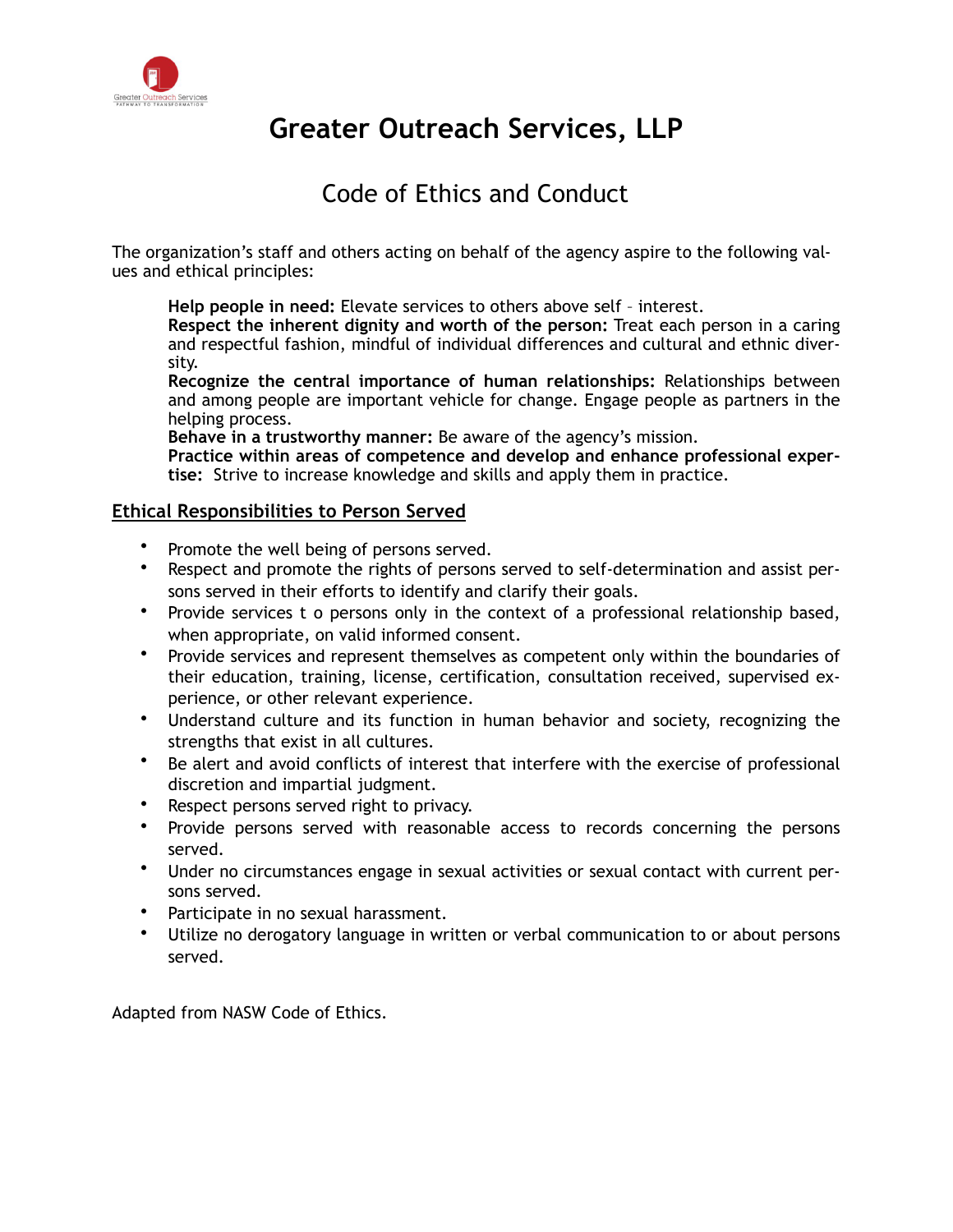

### EMPLOYEE RECEIPT OF CODE OF CONDUCT AND ETHICS

I have received the Greater Outreach Services, LLP. Employee Code of Conduct and Ethics and acknowledge that I am responsible for understanding and complying the contents.

I will cooperate fully by providing all pertinent information which I may have to any investigative authority such as the Federal Bureau of Parole or Probation offices. I will truthfully respond to all questions and provide a signed affidavit, if requested.

Any question concerning the content will be referred to my supervisor or the COO.

Name and Title/Position of Employee Date

Witness and Title/Position **Date**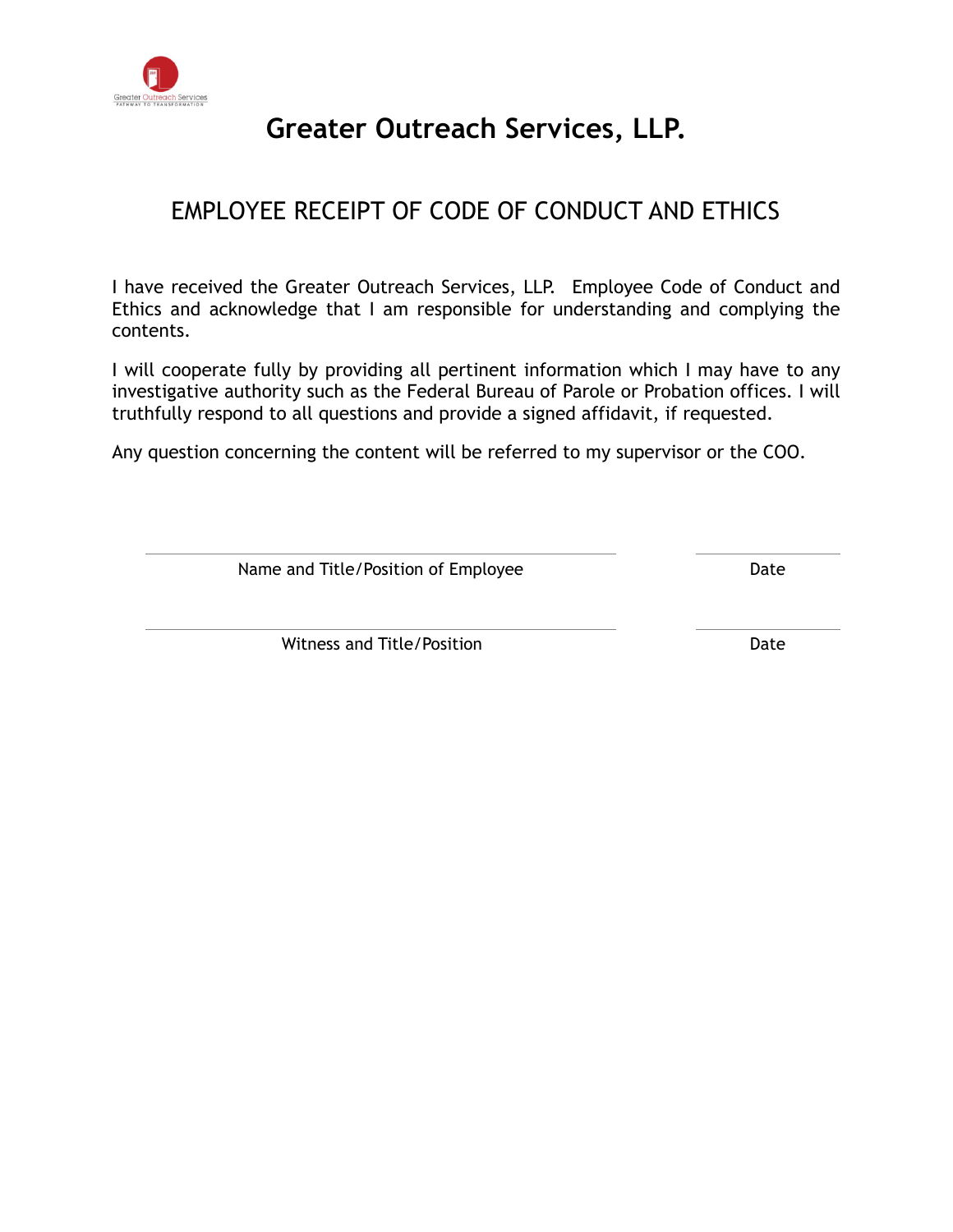

### EMPLOYEE HIPAA CONFIDENTIALITY AGREEMENT

Greater Outreach Services, LLP. support and abides by the laws of HIPAA, providing enforcement around privacy, security and electronic data. This action ensures the privacy of all patients by keeping all medical records private and only available to the patient and those authorized by the patient. This privacy for consumers allows openness and honesty by clients through counseling and support within the community. All data storing devices must be kept lock at all times when not in use, all lap tops must be access by password only. Information is not stored in POV (personal vehicle) this information may become available to unauthorized individuals.

I have read and agreed to the by-laws of HIPAA and Greater Outreach Services, LLP. , Inc.

Name Date **Date**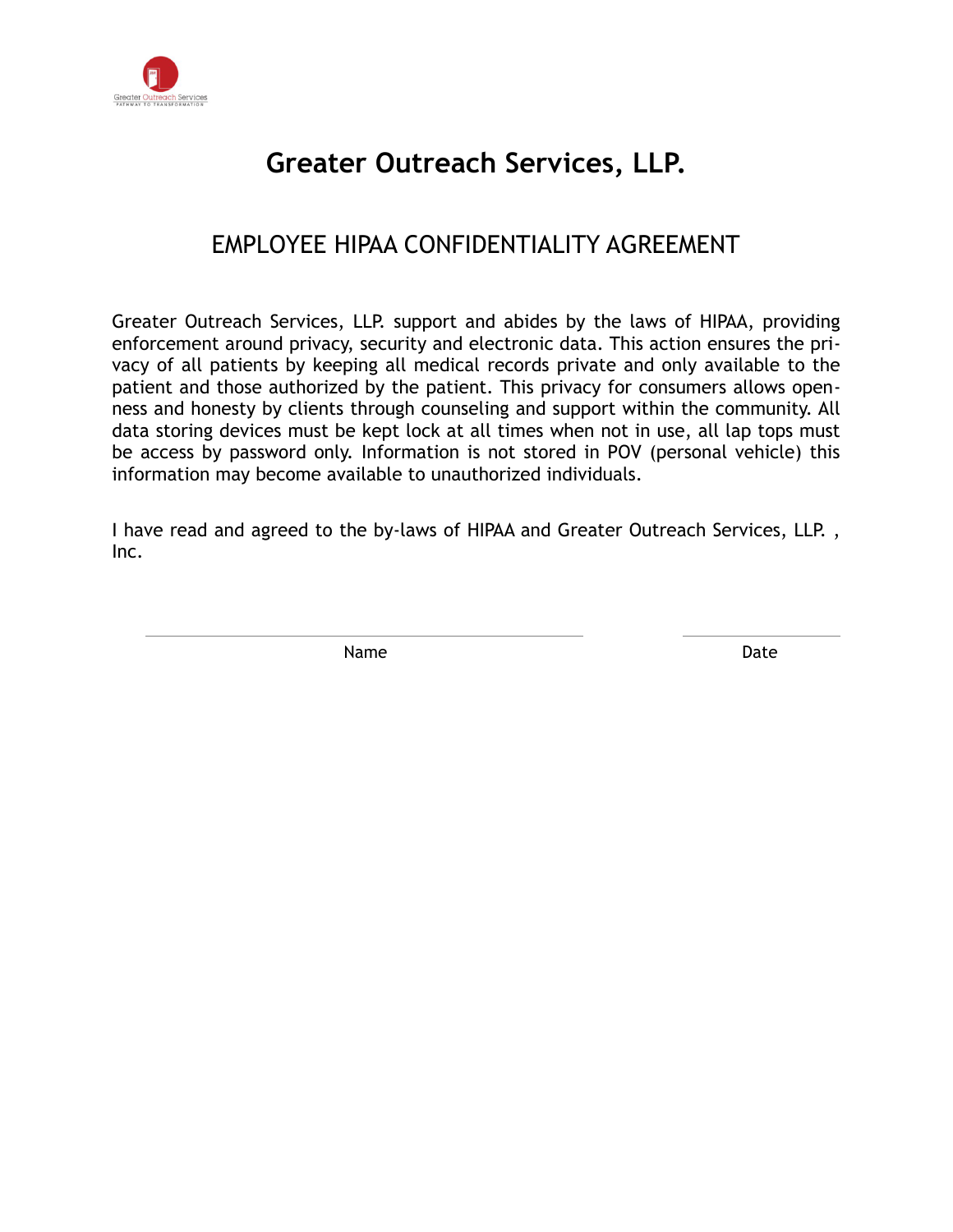

2350 Meridian Parkway Suite 3006

### *Durham, NC 27713*

### HIPAA

Health Insurance Portability and Accountability Act – Public Law #104-191

### *Why HIPAA?*

- 1. Streamline electronic health care transactions
- 2. Improve healthcare information
- 3. Improve security of health care information

### *Privacy vs. Security*

- Privacy (Who will protect and who is protected.): Defines who is authorized to access information. The right of individuals to keep information from being disclosed.
- Security (How to protect.): Ability to control access to and protect information from accidental or intentional disclosure to unauthorized persons and from alteration, destruction or loss.

### *Privacy Rule*

- 1. Restrictions on use and disclosure of patient information ( oral, written, or electronic)
- 2. Past, present and future health information.
- 3. Patient right
- 4. Administrative requirements

### *Notice of Privacy Practices*

- 1. All consumers will receive both current and new.
- 2. One will be posted at the branch for your review.

### *Privacy Policy and Procedures*

- 1. Located at the branch for your review.
- 2. Protected health information cannot be disclosed without authorization or is specifically permitted under HIPAA regulations.

### *What is PHI?*

- 1. Names
- 2. Demographic Subdivision
- 3. Elements of Dates
- 4. Telephone Numbers
- 5. Fax Numbers
- 6. E-mail
- 7. Social Security Number
- 8. Medicaid Record
- 9. Health Plan
- 10. Account Number
- 11. Certification/License Number
- 12. Vehicle Identifiers
- 13. Devise Identifiers
- 14. Web Locators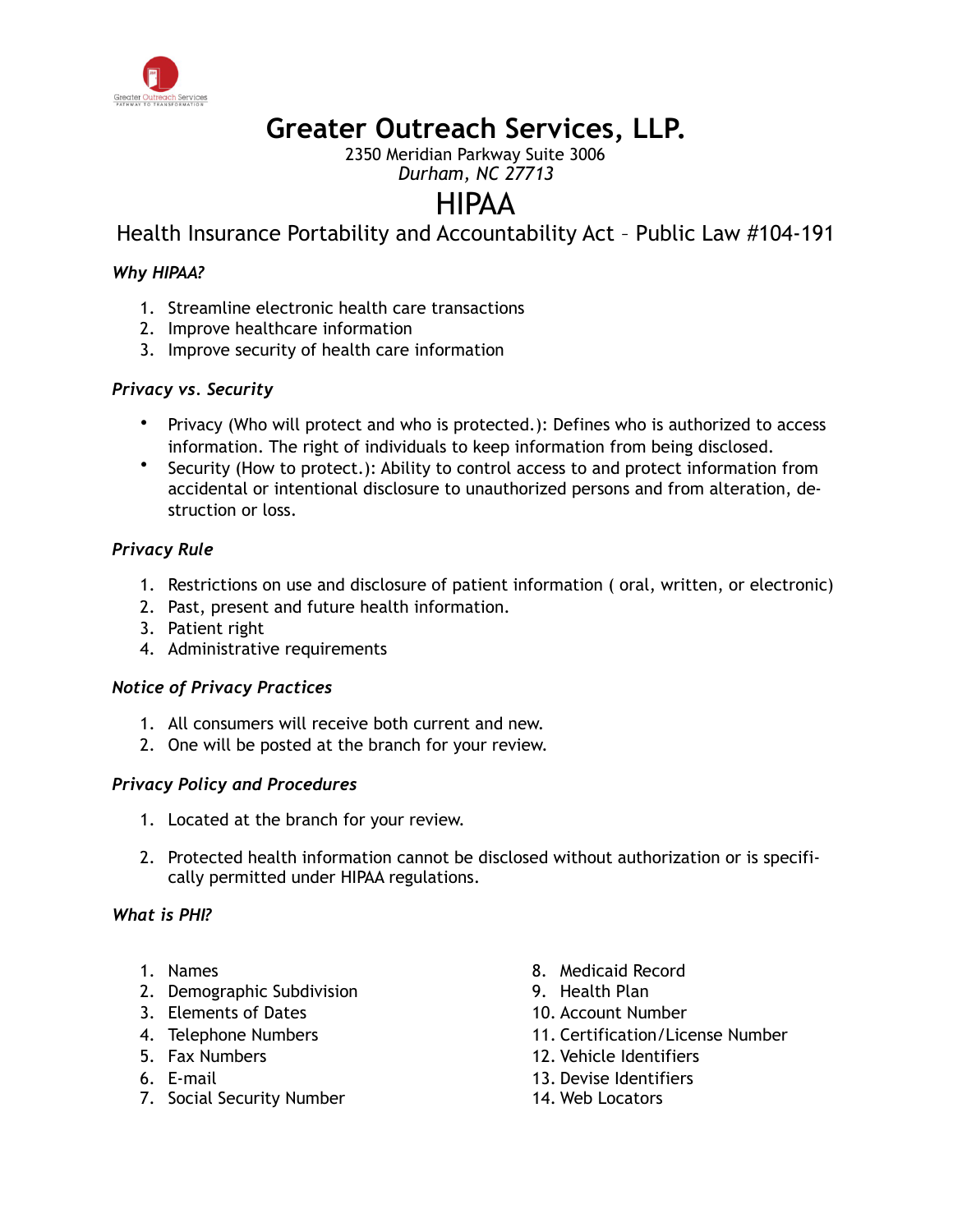

15. Internet Protocol Address

16. Biometric Identifiers

17. Full Face Images

18. Any Other Unique Identifier

### *What are your penalties?*

- 1. You can be held personally responsible
- 2. Civil and criminal penalties
- 3. Fines from \$100 to \$250,000.
- 4. Up to 10 years in prison.

### *What are your responsibilities?*

- 1. Attend HIPAA training.
- 2. Maintain confidentiality.
- 3. Don't disclose information about your consumer
- 4. Respect the rights of consumers.
- 5. Don't leave any messages that contain the consumers name or other identifiable information. Be generic.
- 6. Don't release PHI without supervisor approval.
- 7. Should you have any doubts, ask your supervisor.

### *Pitfalls to avoid:*

- 1. Failing to shred or properly dispose of documents that contain PHI.
- 2. Openly discussing PHI. Voices carry; so always be aware of your surroundings.
- 3. Always avoid gossip.
- 4. Avoid discussing consumers with your coworkers.
- 5. Never answer questions about your consumer in public. No matter who asks!!

I have participated in HIPAA Compliance training and fully understand that I must adhere to all policies and procedures presented during this training.

Staff Signature Date Date

Administrator Signature **Date** Date

Review Date

Review Date

Review Date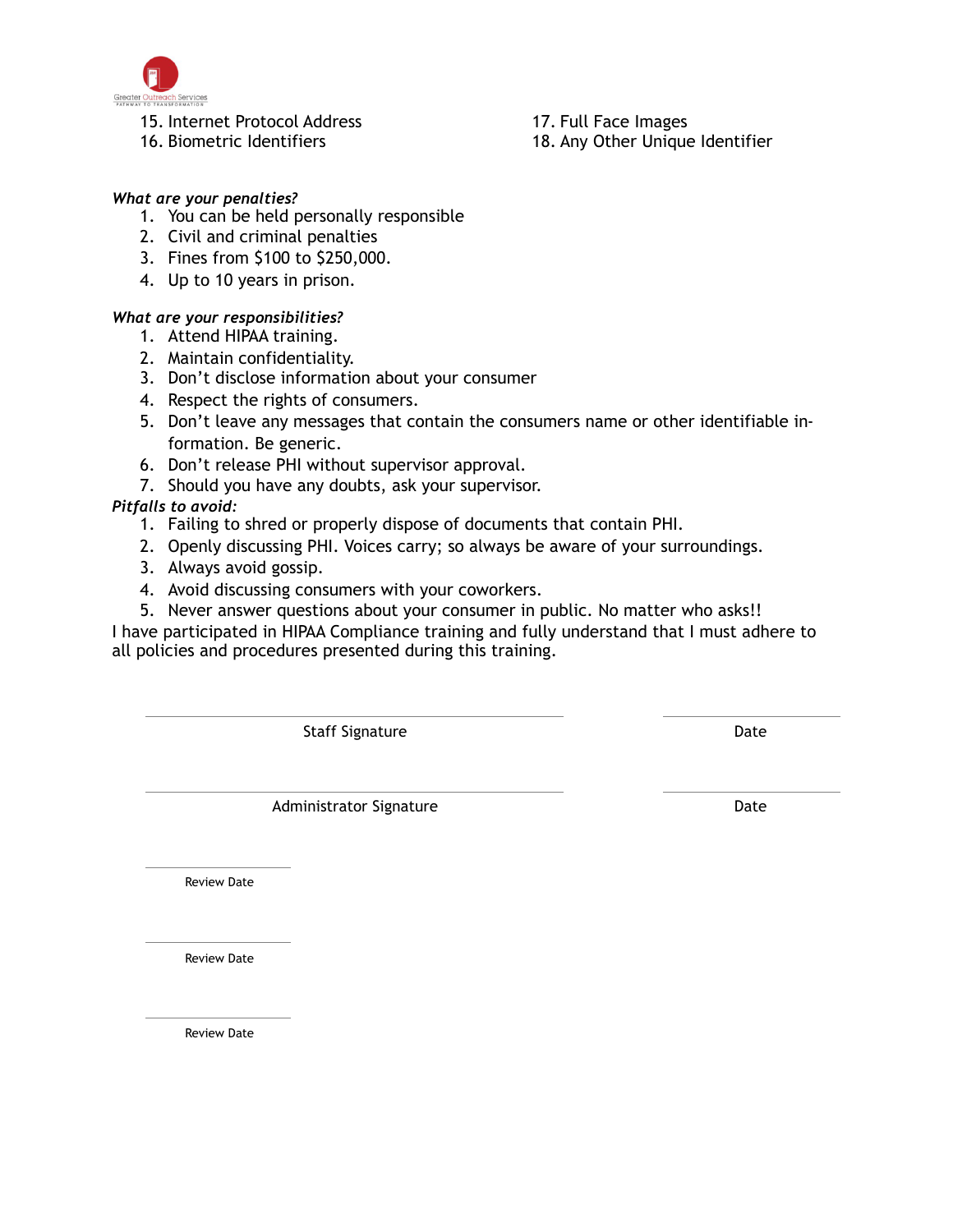

### **Greater Outreach Services, LLP. , INC.**

### CONFIDENTIALITY FORM

I, , hereby agree not to disclose any confidential information pertaining

to Greater Outreach Services, LLP. that relates to its' clients and/or personnel.

I understand that violation of this policy is subject to fine/or criminal prosecution.

| Signature | Date |
|-----------|------|
| Title     |      |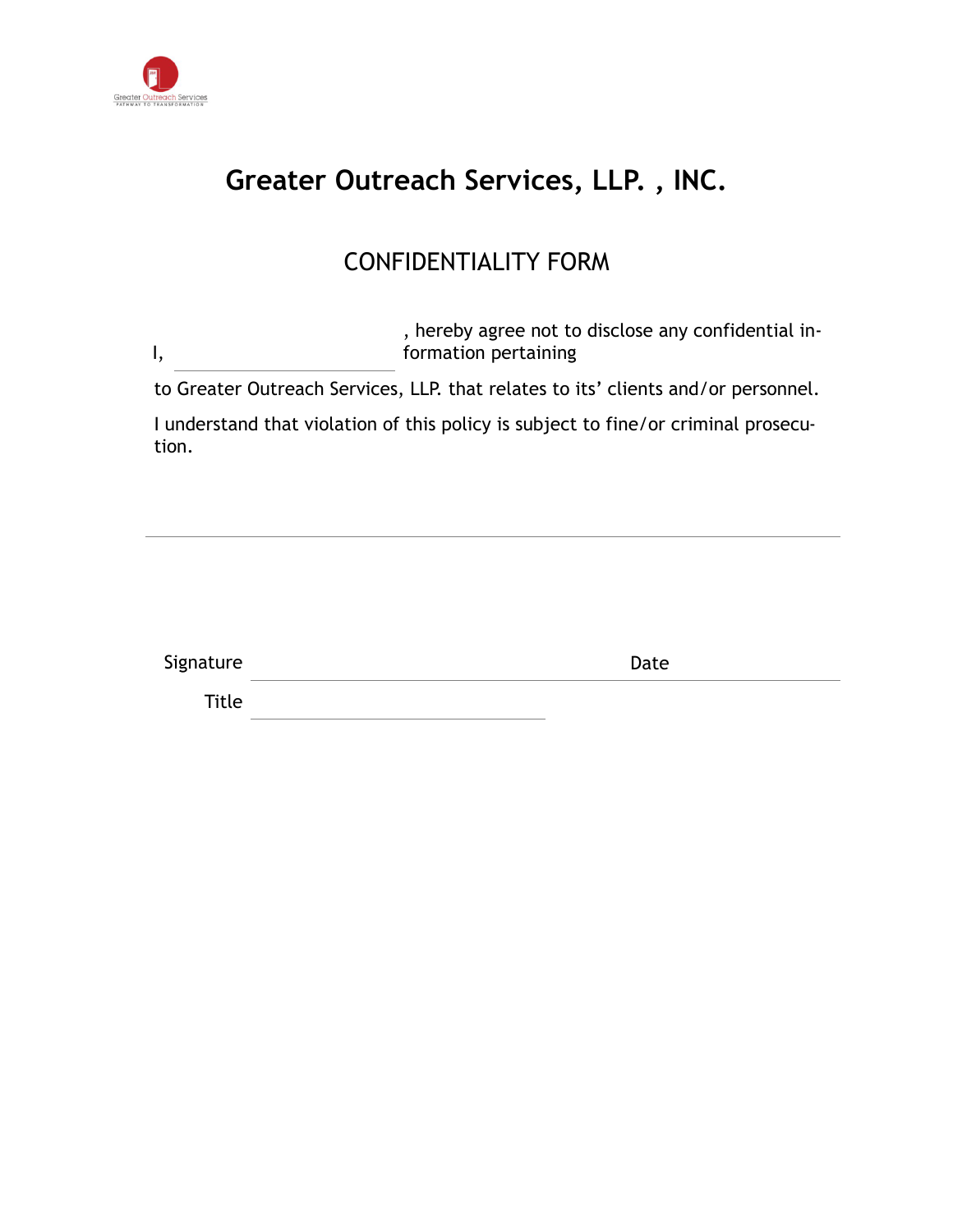

#### TELEPHONE REFERENCE CHECK

Applicants Name:

Position Applied For:

Reference Source: Ex. Manager, Supervisor, Co-Worker

Name of Contact Person/Phone number/Email address

| Date of Employ-<br>ment: |     |    | to |
|--------------------------|-----|----|----|
| Jobs<br>Held:            |     |    |    |
| Would you Re-<br>hire?   | Yes | No |    |

OVERALL WORK PERFORMANCE

Cooperation and Team Work:

Initiative and Enthusiasm:

Willingness to Accept Assignments:

Compliance with Policies/Procedures:

Attendance: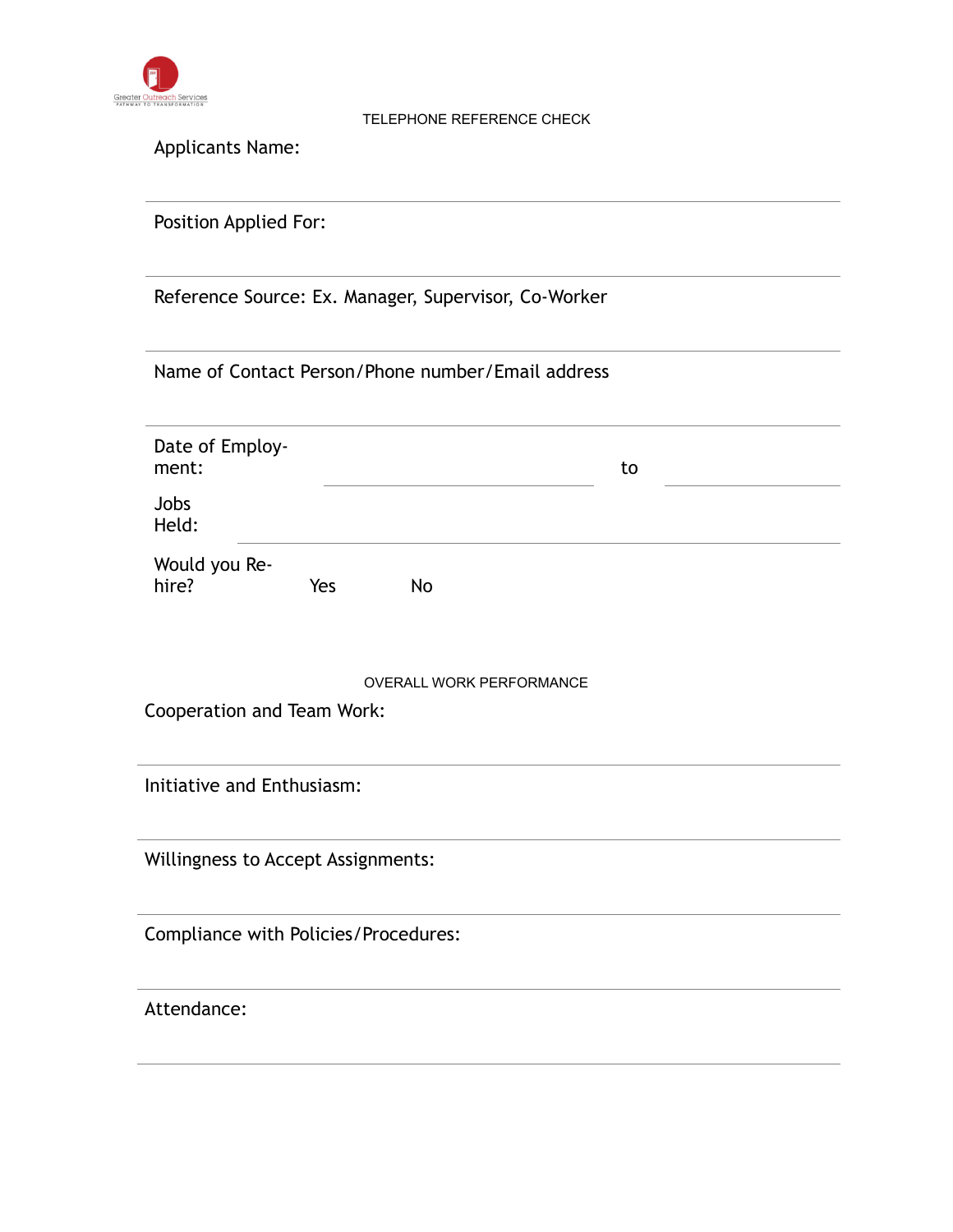

Relationship with Patient/Families:\_\_\_\_\_\_\_\_\_\_\_\_\_\_\_\_\_\_\_\_\_\_\_\_\_\_\_\_\_\_\_\_\_\_\_\_\_\_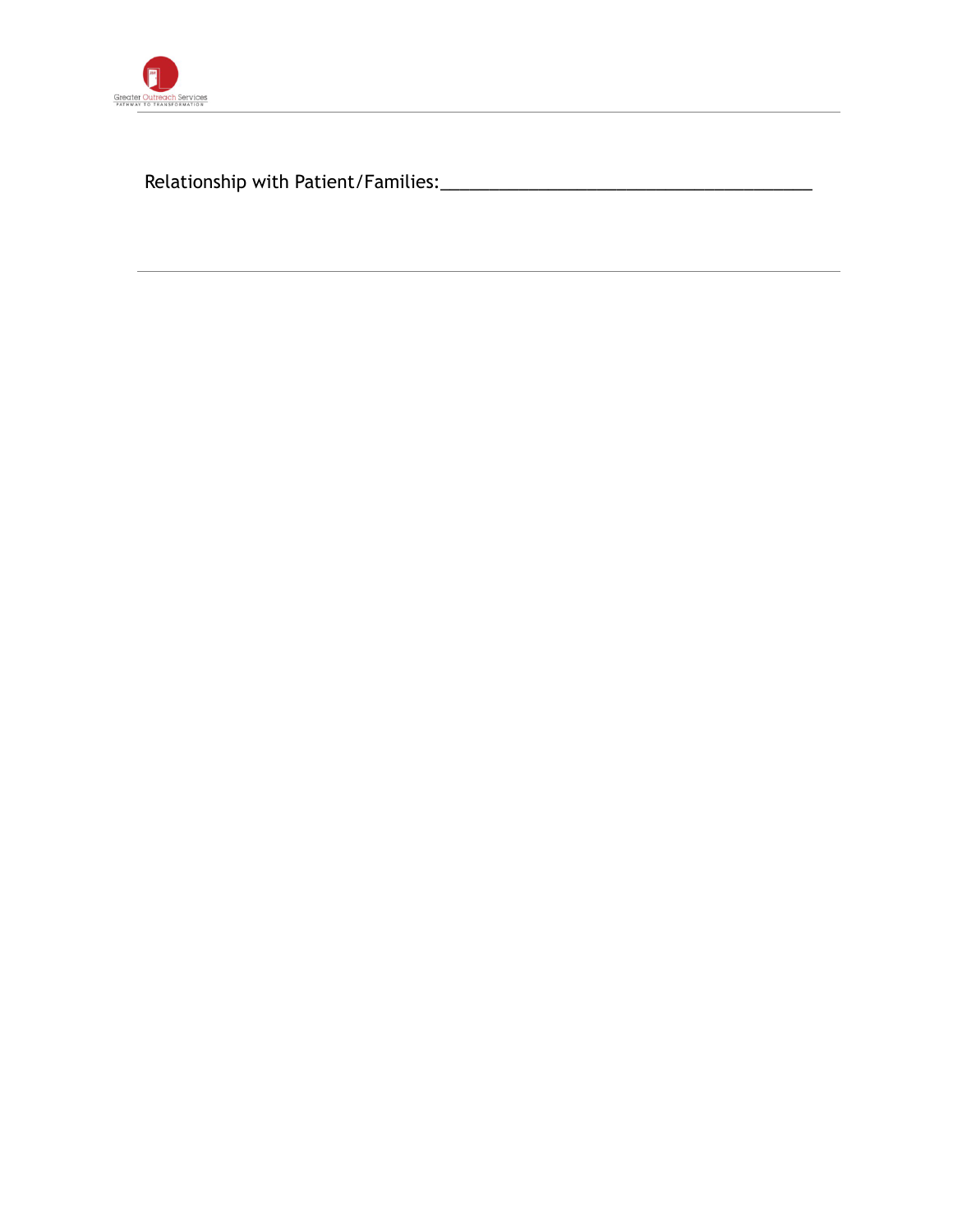

#### **Greater Outreach Services, LLP. 2530 Meridian Parkway Suite 3006** *Durham, NC 27713*

Per week you are required to work:

14 hrs 20 hrs 28hrs 40 hrs

This appointment will not be finalized until competition of:

- 1. All necessary training
- 2. A background check.

In order to confirm this conditional job offer, your signature is required below. We look forward to working with you!

Sincerely,

Nyesha Robinson, BS, MSAC, MBA, QMHP, CPSS, LCASA Executive Director

 Yes, I accept your job offer and will report as scheduled. No, I am no longer interested in working in Greater Outreach Services, LLP.

Signature:  $\frac{1}{\sqrt{1-\frac{1}{2}}}\left[\frac{1}{\sqrt{1-\frac{1}{2}}}\right]$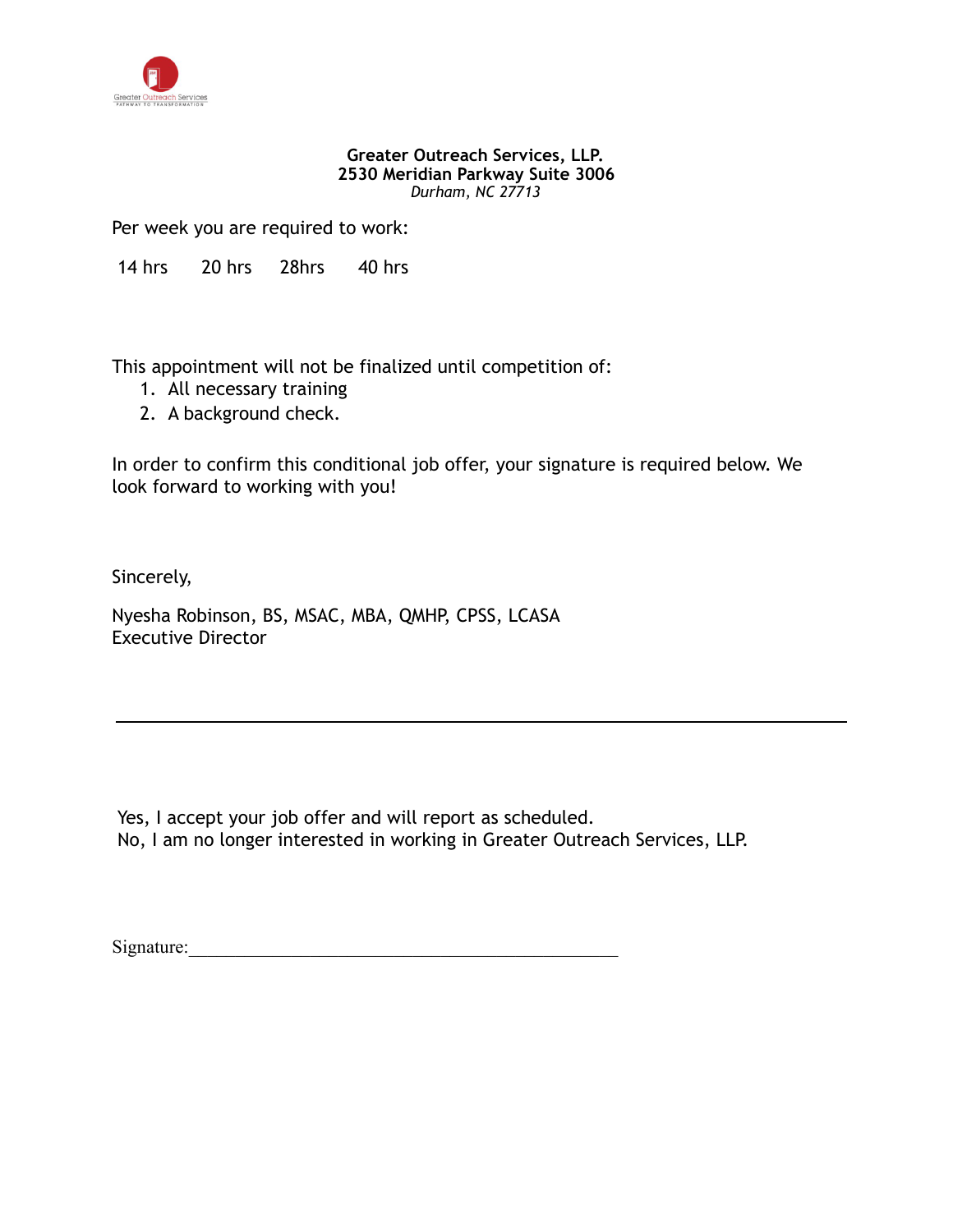

### **DHHS Law Enforcement Classes Employee Fact Sheet on Competency Assessment**

### **Meeting to Discuss Your Competency Levels**

As you and others in the same job move into banded classes, each of you will meet one-onone with your supervisor to discuss your competency levels. In this meeting, your supervisor will review the results of the assessment. Your supervisor will have reviewed what competencies you are currently using in your job and determined what level you are demonstrating each competency.

- Each competency is defined at three levels; Contributing, Journey or Advanced. Several key actions are defined for each level.
- Each job has been reviewed to determine what competencies best fit the new Banded Class title.
- New banded job descriptions have been developed for each job class. The descriptions were agreed upon by a focus group of managers, supervisors and employees.

When you meet to discuss your level and opportunities for advancement through the pay band, there will be no advantage to exaggerating or under-representing your competencies. Regardless of your level, it is unlikely that you can receive an immediate salary increase since there was no additional funding granted for these changes. Or if your competency levels are not where they should be at the time of conversion to the new title, you will not have to take a cut in pay. Be sure to discuss any differences that you may have with your supervisor's assessment, however. Be prepared to show documentation of any competencies that you may be using that your supervisor may not know about.

#### **Career Development**

Your opportunity for future salary increases will be based on a combination of factors including:

- vour development of your competencies;
- the average salaries for individuals performing the same work in similar jobs in other organizations; and
- agency budget resources.

Your initial competency assessment discussion sets the foundation for your career development plan as well as any future promotional opportunities or potential salary increases. You will receive a copy of your initial assessment when you meet with your

 supervisor and a copy of your career development plan when you get your new banded workplan.

#### **Annual Performance Reviews and Competency Assessments**

You will still have a workplan that will be reviewed annually and continue to be evaluated on your performance. Your new workplan will now emphasize performance outcomes. Instead of evaluating Dimensions on your workplan, you and your supervisor will assess your competencies. Just as in the past, you will meet at the beginning of the fiscal year to review your workplan and your supervisor will provide periodic feedback along with an interim review midyear.

#### **Dispute Rights**

You still have appeal and dispute rights similar to the old system. You may dispute your performance outcomes as in the past. You may also dispute certain pay issues related to Caree-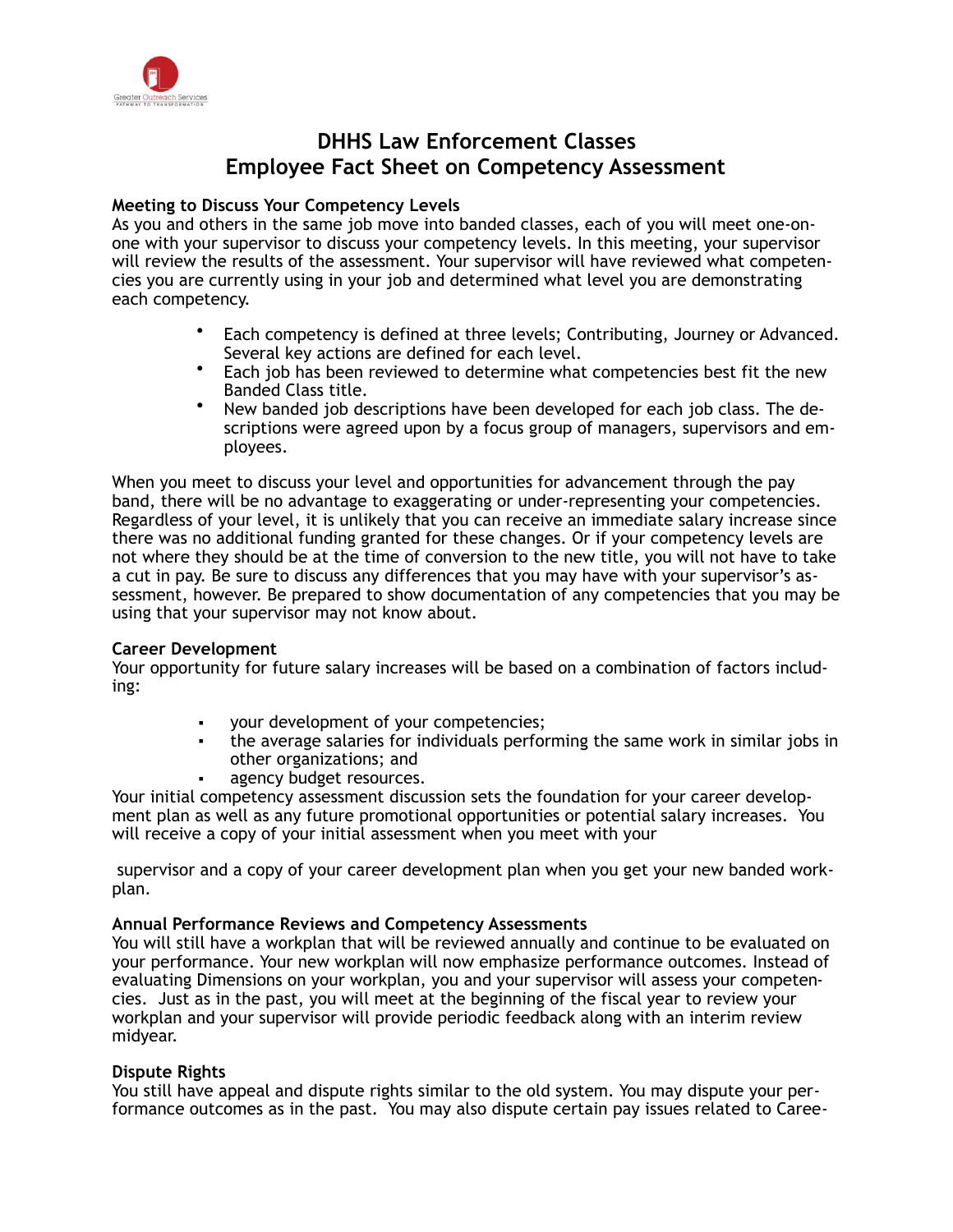

Banded positions. This Career Banding Pay Dispute policy is currently being developed and you will receive more information when it is finalized.

### **More Information**

If you have any questions about banding, contact your HR office or check the banding website at [http://www.dhhs.state.nc.us/humanresources/banding.](http://www.dhhs.state.nc.us/humanresources/banding)

Signature Date Date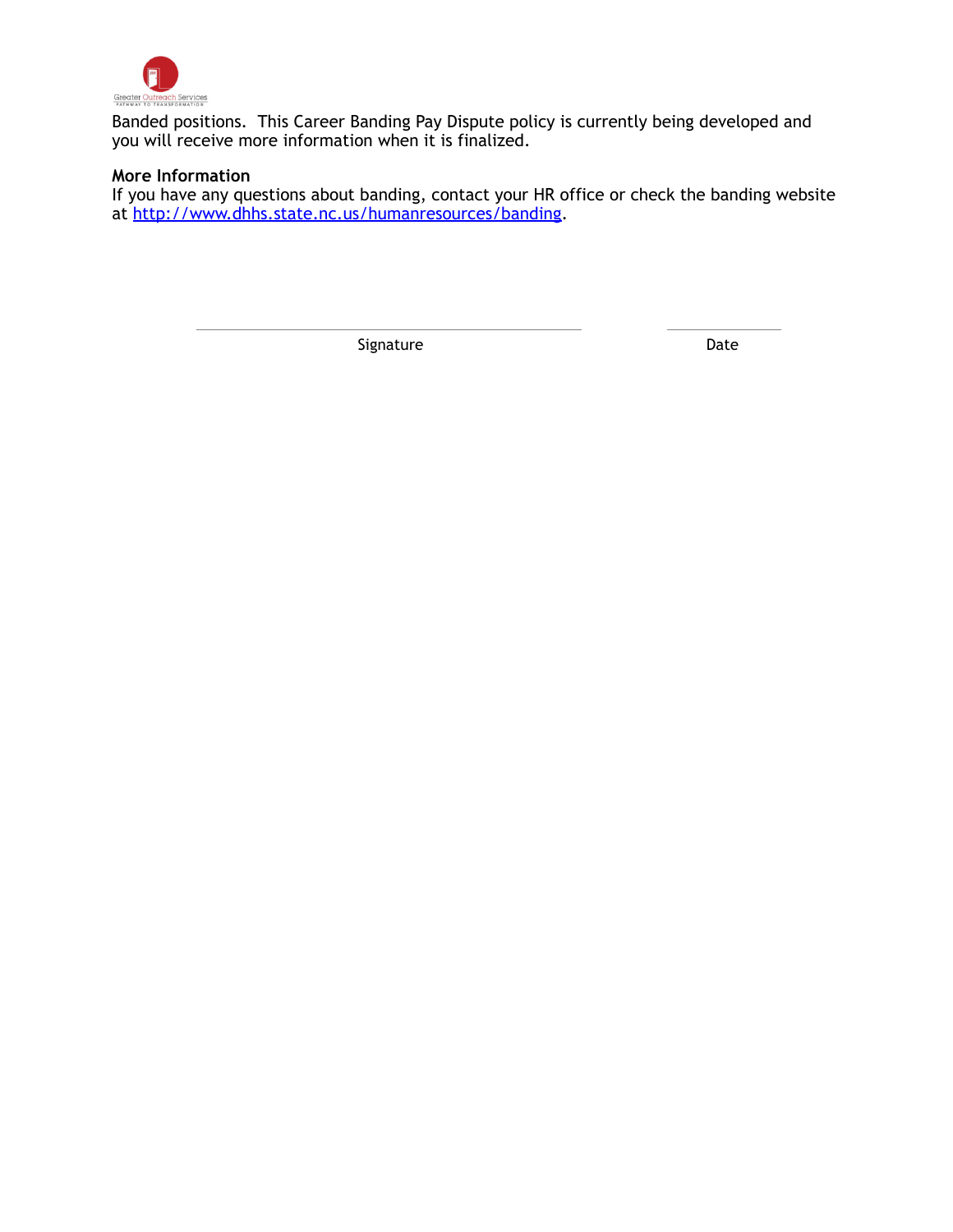

### **Greater Outreach Services, LLP.**  SUPERVISION PLAN AND CONTRACT

| Name of Supervi-<br>sor: |  |
|--------------------------|--|
| Name of Super-<br>visee: |  |

Supervision methods may include the following: discussion of case material, observation, professional and ethical issues, and case concerns. When applicable, address, accuracy of assessment and referral skills, appropriateness of the treatment or service intervention selectee relative to the specific need of each person; treatment/service effectiveness as reflected by the person served meeting his or her individual goals; provision of feedback that enhances the skills of direct service personnel; issues of ethics, legal aspects of clinical practice, and professional standards; clinical documentation issues; and cultural competency issues.

Brief description of supervision goals and plan to meet goals.

| Goal 1:                                                     |                                                                                                                                                                                                                                                                                                               |      |
|-------------------------------------------------------------|---------------------------------------------------------------------------------------------------------------------------------------------------------------------------------------------------------------------------------------------------------------------------------------------------------------|------|
| Plan:                                                       | the control of the control of the control of the control of the control of the control of                                                                                                                                                                                                                     |      |
| Goal 2:                                                     |                                                                                                                                                                                                                                                                                                               |      |
| Plan                                                        |                                                                                                                                                                                                                                                                                                               |      |
| Goal 3:                                                     |                                                                                                                                                                                                                                                                                                               |      |
| Plan:                                                       |                                                                                                                                                                                                                                                                                                               |      |
| Time Allocation<br>Length and Termination<br>Review/Renewal | The supervisee will meet with the supervisor for _____________________ per month for individual supervi-<br>sion and for ________________________ per month for group supervision.<br>pervisor o supervisee leave his/her position.<br>This contract will be reviewed and renewed when changes are warranted. |      |
|                                                             | Signature of Supervisee                                                                                                                                                                                                                                                                                       | Date |

Signature of Supervisor **Date**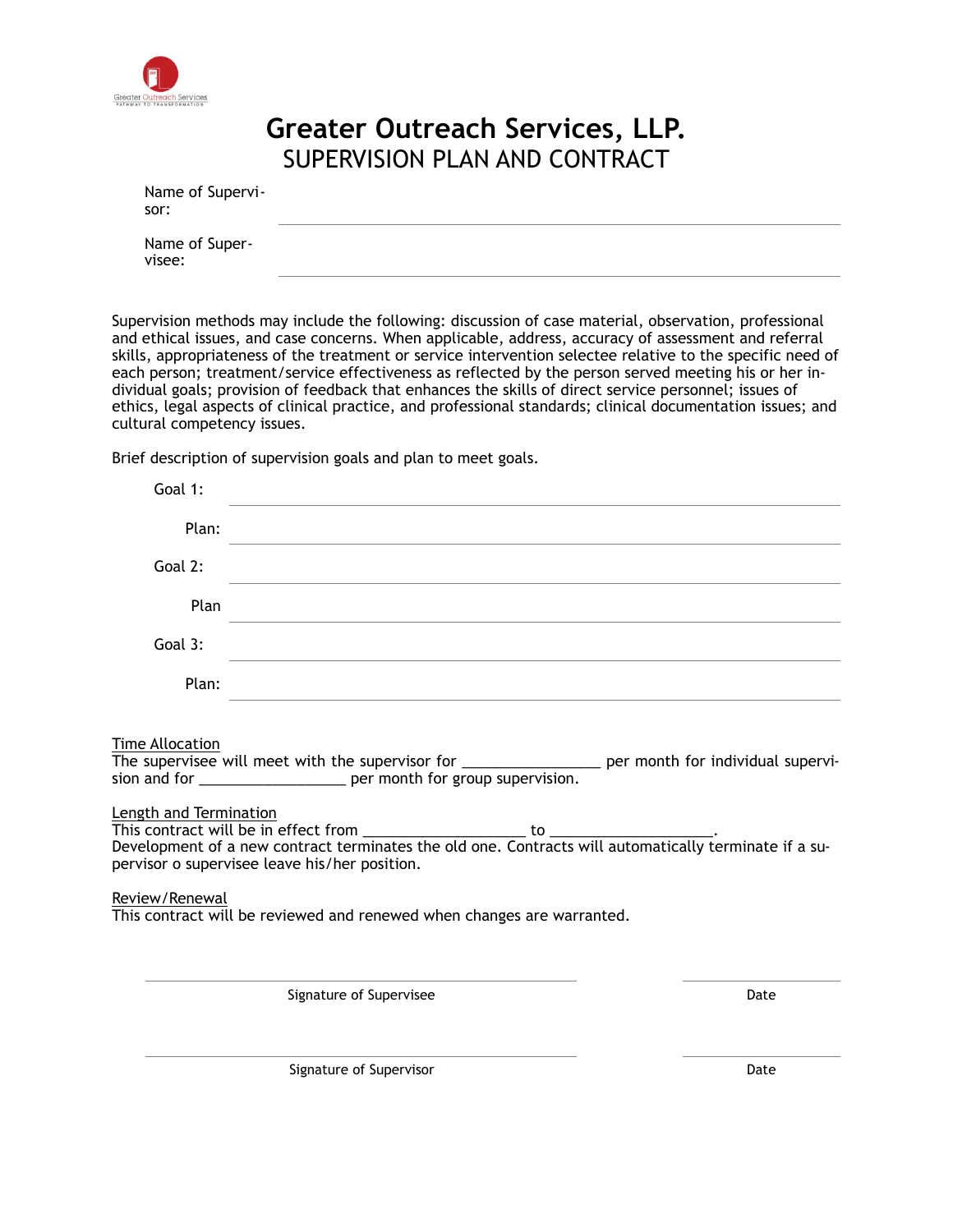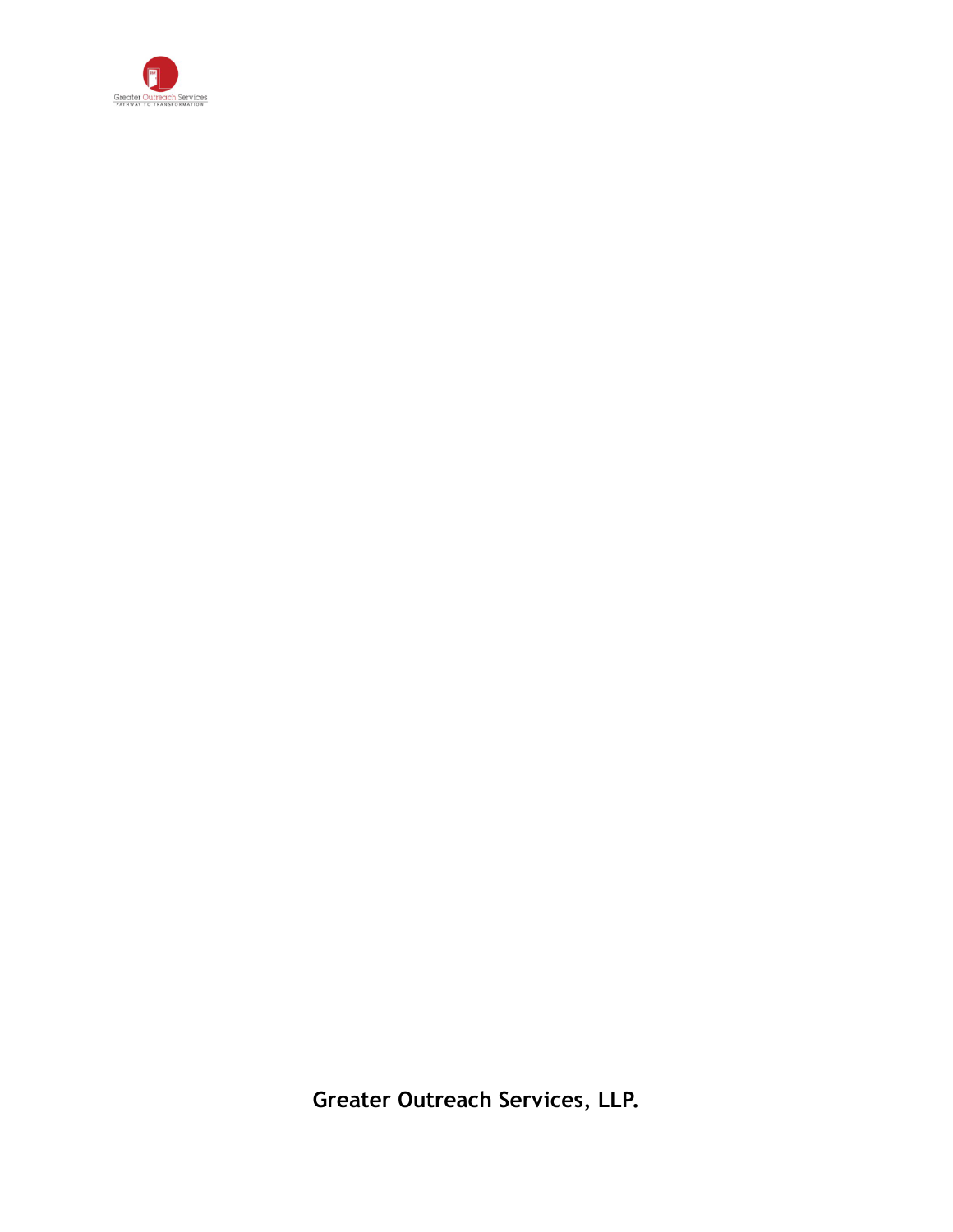

### Emergency Medical Care

| Name:          |                                           |         |  |
|----------------|-------------------------------------------|---------|--|
|                | Contact Person in Case of Emergency:      |         |  |
| Name:          |                                           |         |  |
| Address:       |                                           |         |  |
| Cell<br>Phone# | Home #:                                   | Work #: |  |
|                | Preferred Physician in Case of Emergency: |         |  |
| Name:          |                                           |         |  |
| Address:       |                                           |         |  |
| Phone#         |                                           |         |  |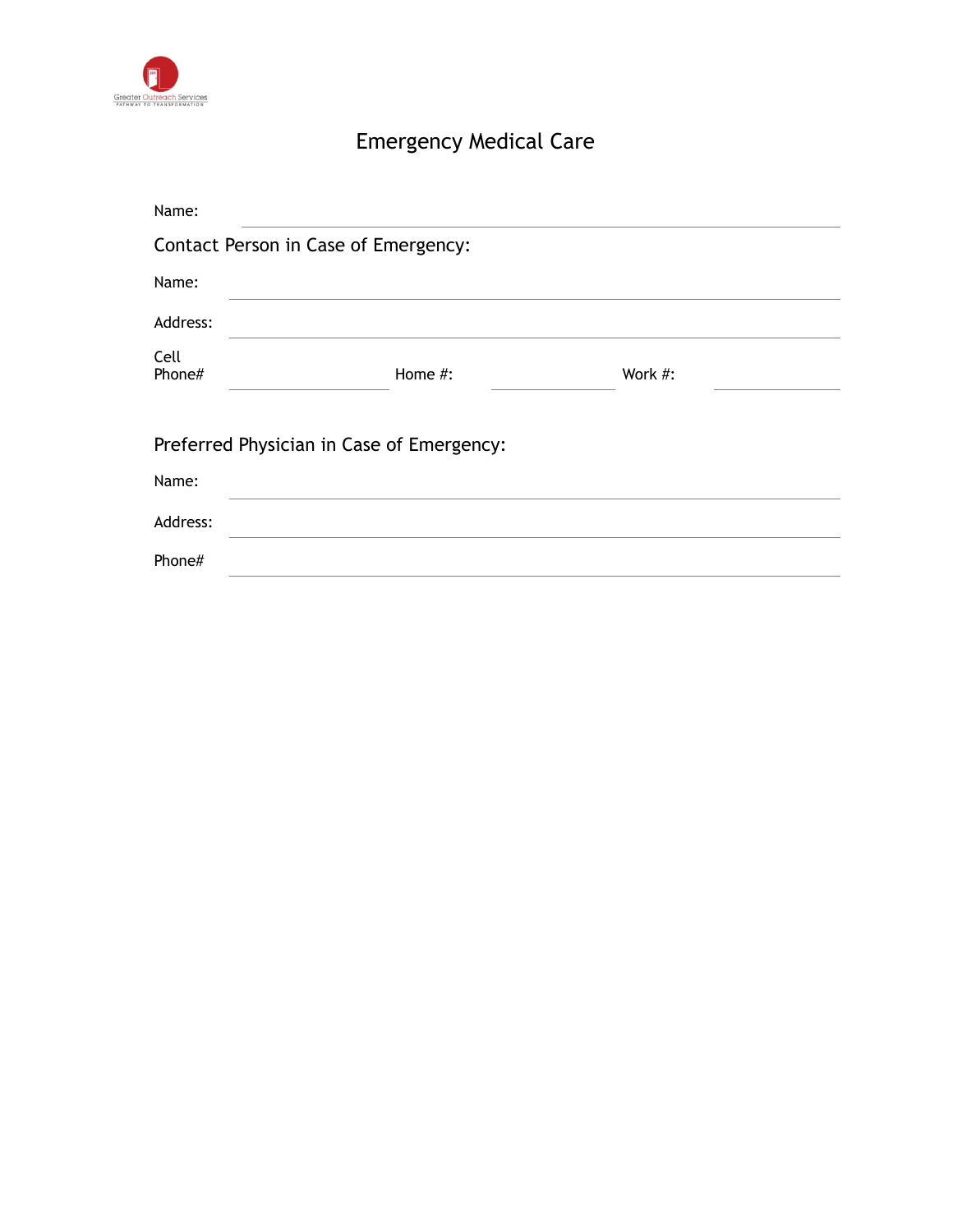

### SERVICE ARRAY

**Core Services Trainings: Please submit with Employment Application If Applicable** 

- •**First Aid**
- •**CPR**
- •**Cultural Competency**
- •**Blood Borne Pathogens**
- •**Cognitive Behavioral Therapy-CBT-24hrs**
- •**Motivational Interviewing-MI-13hrs**
- •**Person Centered Thinking-PCT-12hrs**
- •**Person Centered Planning Instructional Elements-PCP IE-3hrs**
- • **System of Care-SOC-11hrs-IIHS Only**
- •**Crisis Response-3hrs**
- •**Copy of Driver's License**
- •**Copy of Social Security Card**
- •**Copy of Professional license**
- •**Highest Degree earned/Transcripts**
- •**Resume**
- •**Car Insurance**
- •**Car Registration**
- •**Any Additional trainings-Applicable to job**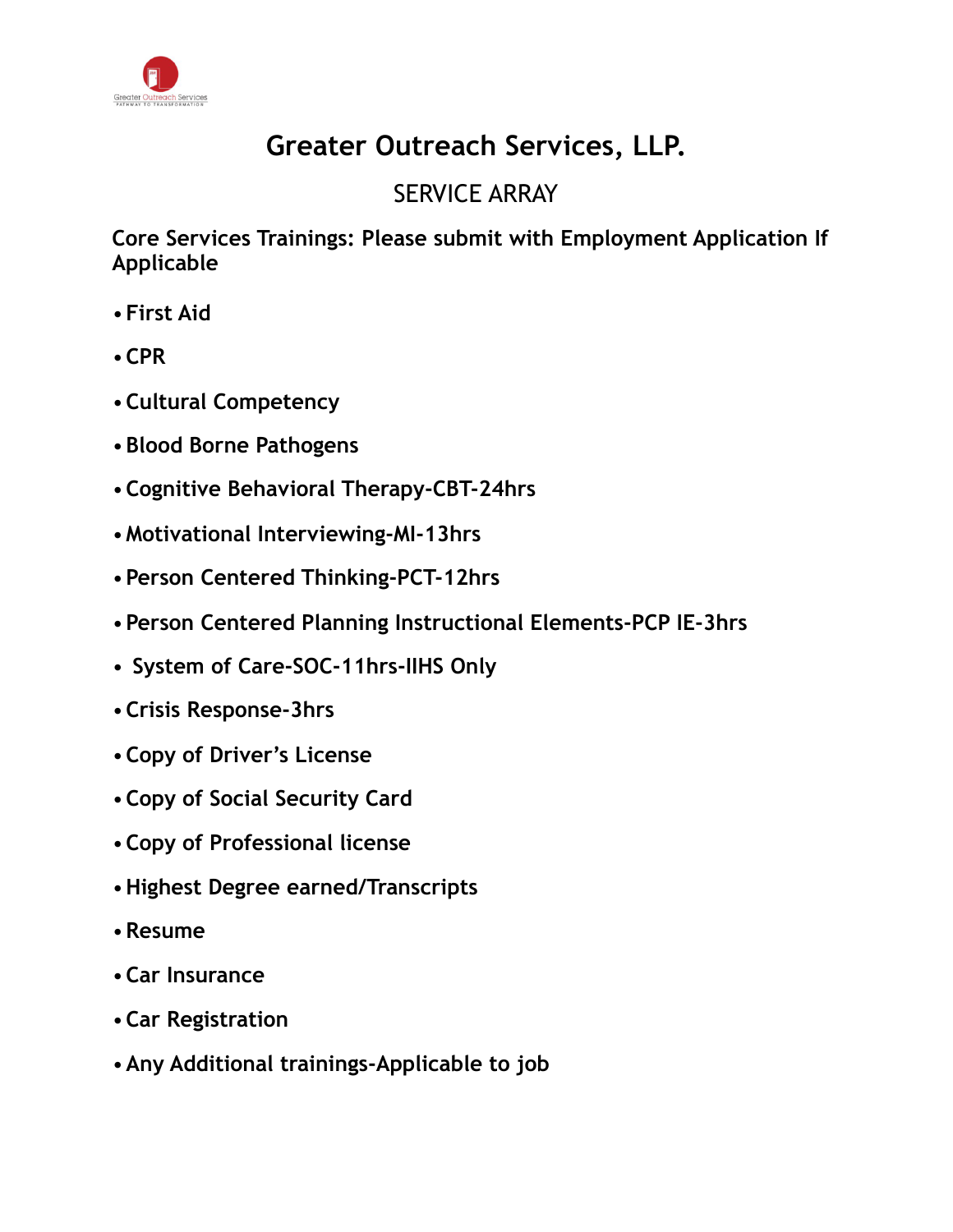

• DHHS Law Enforcement Classes Employee Fact Sheet on Competency Assessment

### **Meeting to Discuss Your Competency Levels**

As you and others in the same job move into banded classes, each of you will meet one-on-one with your supervisor to discuss your competency levels. In this meeting, your supervisor will review the results of the assessment. Your supervisor will have reviewed what competencies you are currently using in your job and determined what level you are demonstrating each competency.

· Each competency is defined at three levels; Contributing, Journey or Advanced. Several key actions are defined for each level.

· Each job has been reviewed to determine what competencies best fit the new Banded Class title.

· New banded job descriptions have been developed for each job class. The descriptions were agreed upon by a focus group of managers, supervisors and employees.

When you meet to discuss your level and opportunities for advancement through the pay band, there will be no advantage to exaggerating or under-representing your competencies. Regardless of your level, it is unlikely that you can receive an immediate salary increase since there was no additional funding granted for these changes. Or if your competency levels are not where they should be at the time of conversion to the new title, you will not have to take a cut in pay. Be sure to discuss any differences that you may have with your supervisor's assessment, however. Be prepared to show documentation of any competencies that you may be using that your supervisor may not know about.

### **Career Development**

Your opportunity for future salary increases will be based on a combination of factors including:

▪ ▪your development of your competencies;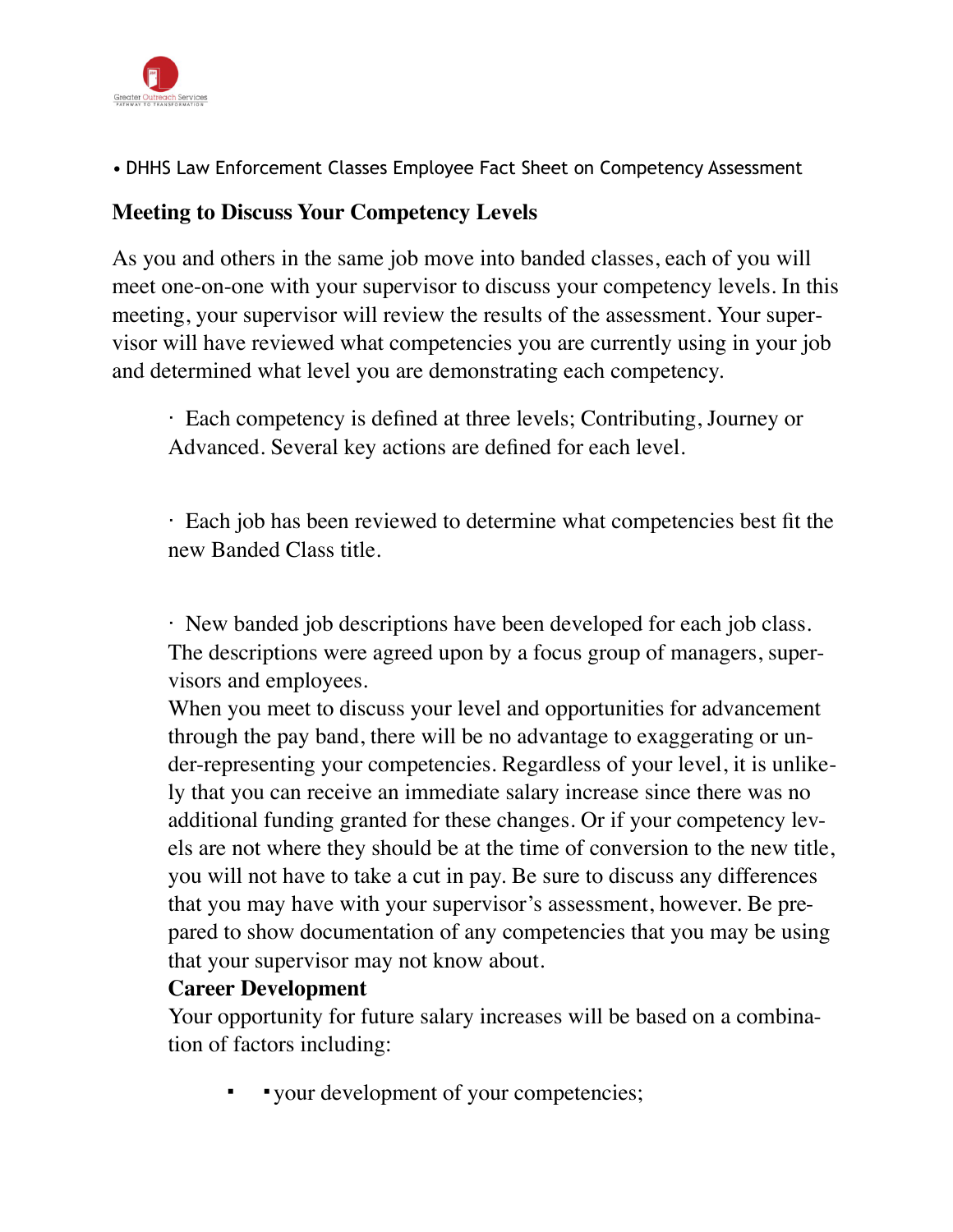

- the average salaries for individuals performing the same work in similar jobs in other organizations; and
- agency budget resources.

### Initials

Your initial competency assessment discussion sets the foundation for your career development plan as well as any future promotional opportunities or potential salary increases. You will receive a copy of your initial assessment when you meet with your supervisor and a copy of your career development plan when you get your new banded work plan.

### **Annual Performance Reviews and Competency Assessments**

You will still have a work plan that will be reviewed annually and continue to be evaluated on your performance. Your new work plan will now emphasize performance outcomes. Instead of evaluating Dimensions on your work plan, you and your supervisor will assess your competencies. Just as in the past, you will meet at the beginning of the fiscal year to review your work plan and your supervisor will provide periodic feedback along with an interim review midyear.

### **Dispute Rights**

### **Greater Outreach Services Office: 919-672-2407 Fax: 866-770-5166**

You still have appeal and dispute rights similar to the old system. You may dispute your performance outcomes as in the past. You may also dispute certain pay issues related to Career Banded positions. This Career Banding Pay Dispute policy is currently being developed and you will receive more information when it is finalized.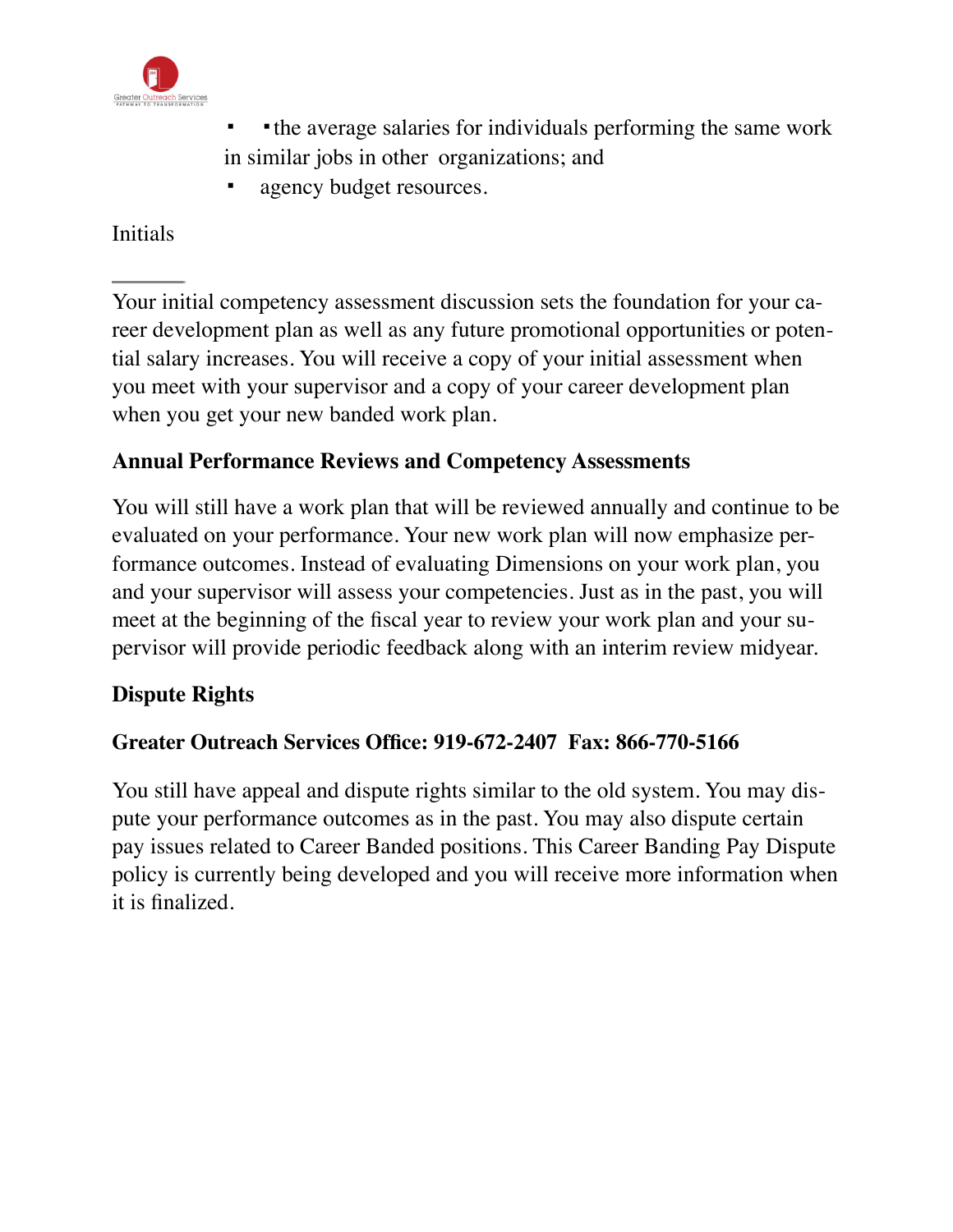

### **More Information**

If you have any questions about banding, contact your HR office or check the banding website at http://www.dhhs.state.nc.us/humanresources/banding.

\_\_\_\_\_\_\_\_\_\_\_\_\_\_\_\_\_\_\_\_\_\_ \_\_\_\_\_\_\_\_\_\_\_\_\_\_\_\_\_\_\_\_\_\_

Signature Date